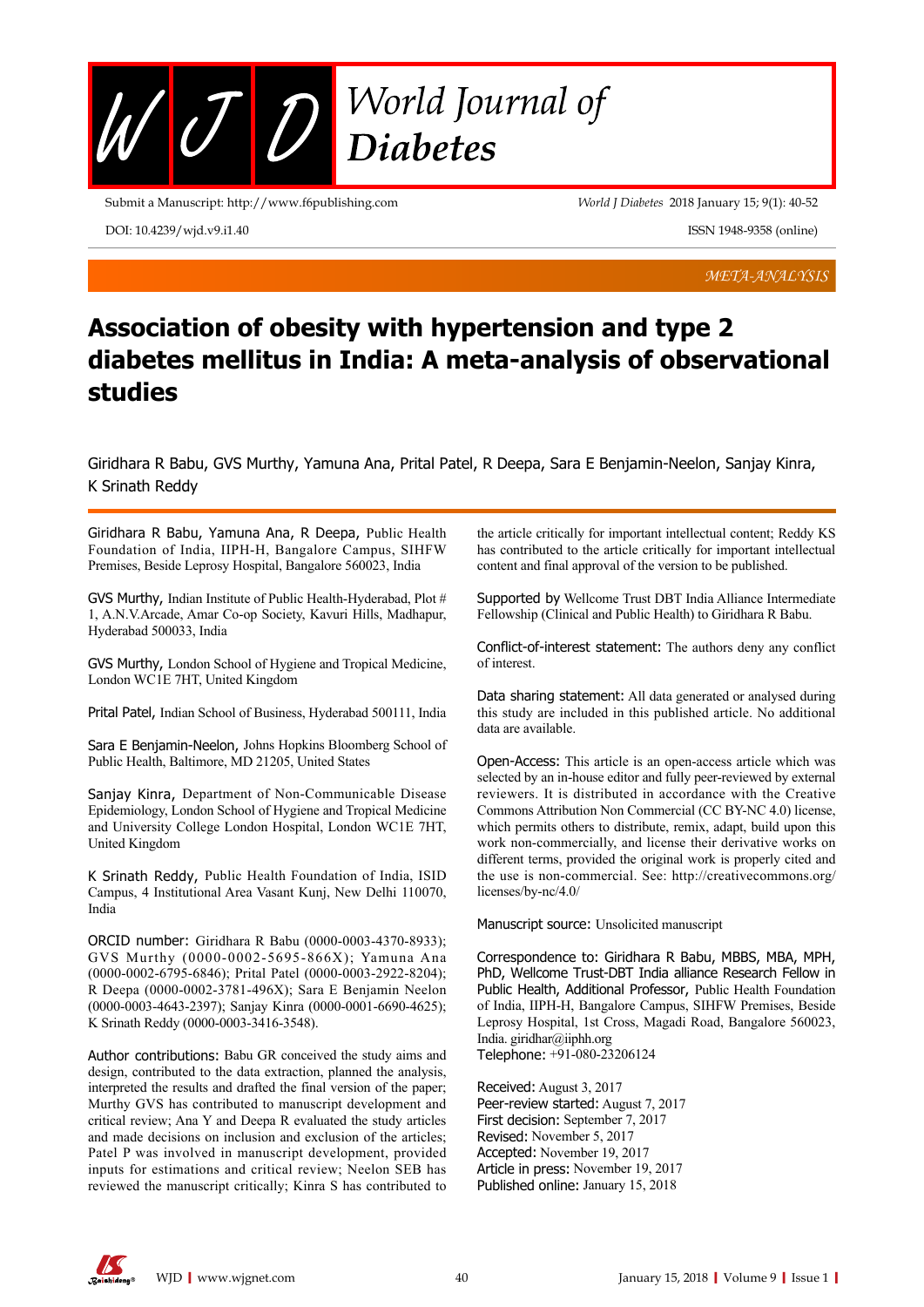# **Abstract**

### *AIM*

To perform a meta-analysis of the association of obesity with hypertension and type 2 diabetes mellitus (T2DM) in India among adults.

### *METHODS*

To conduct meta-analysis, we performed comprehensive, electronic literature search in the PubMed, CINAHL Plus, and Google Scholar. We restricted the analysis to studies with documentation of some measure of obesity namely; body mass index, waist-hip ratio, waist circumference and diagnosis of hypertension or diagnosis of T2DM. By obtaining summary estimates of all included studies, the meta-analysis was performed using both RevMan version 5 and "metan" command STATA version 11. Heterogeneity was measured by  $I^2$  statistic. Funnel plot analysis has been done to assess the study publication bias.

### *RESULTS*

Of the 956 studies screened, 18 met the eligibility criteria. The pooled odds ratio between obesity and hypertension was 3.82 (95%CI: 3.39 to 4.25). The heterogeneity around this estimate ( $I^2$  statistic) was 0%, indicating low variability. The pooled odds ratio from the included studies showed a statistically significant association between obesity and T2DM (OR =  $1.14$ , 95%CI: 1.04 to 1.24) with a high degree of variability.

### *CONCLUSION*

Despite methodological differences, obesity showed significant, potentially plausible association with hypertension and T2DM in studies conducted in India. Being a modifiable risk factor, our study informs setting policy priority and intervention efforts to prevent debilitating complications.

**Key words:** Obesity; Meta-analysis; Hypertension; Type 2 diabetes mellitus

**© The Author(s) 2018.** Published by Baishideng Publishing Group Inc. All rights reserved.

**Core tip:** India with population explosion and high burden of non-communicable diseases (NCDs) poses a great challenge for the public health specialists to find the route cause for it. Meta-analysis to find the association of obesity with hypertension and type 2 diabetes mellitus in India proved the statistical significance association of obesity with major NCD's with high degree of variability. Results provided with the possible risk factors for the NCD' s and what need to be done for the preventive aspect of such diseases. As obesity being a risk factor, setting up a priority policy decisions related to interventions for the prevention of obesity can result in a huge dynamic change in the trend of NCD's in the country like India.

Babu GR, Murthy GVS, Ana Y, Patel P, Deepa R, Benjamin-

Neelon SE, Kinra S, Reddy KS. Association of obesity with hypertension and type 2 diabetes mellitus in India: A metaanalysis of observational studies. *World J Diabetes* 2018; 9(1): 40-52 Available from: URL: http://www.wjgnet.com/1948-9358/ full/v9/i1/40.htm DOI: http://dx.doi.org/10.4239/wjd.v9.i1.40

### **INTRODUCTION**

Indians have a higher burden of obesity and have relatively lower muscle mass compared to the whites $<sup>[1]</sup>$ .</sup> Indians develop metabolic syndrome, hypertension, and type 2 diabetes mellitus (T2DM) earlier compared to whites, which is independent of  $BMI^{[2,3]}$ . The available evidence suggests the age-adjusted prevalence of obesity has doubled in men and has increased three folds in women over two decades (1970s-1990s) in India[4]. Subsequent economic reforms in India (1991) have initiated overpowering changes in the quality and quantity in a number of lifestyle factors in Indians<sup>[5]</sup>. For example, increased consumption of unhealthy food and lower levels of physical activity might likely have contributed to an increase in the prevalence of obesity and its comorbidities $[6]$ .

In India, hypertension and T2DM are the major noncommunicable diseases (NCDs) leading to catastrophic complications including death. It is important to investigate the role of modifiable risk factors resulting in NCDs such as obesity, physical inactivity, tobacco use, and alcohol consumption $^{[7]}$ . Among these shared risk factors of NCDs, limiting the use of tobacco has fittingly received the greater attention of policy makers compared to other risk factors. However, the risk factors seldom act in isolation and it is important to alleviate the impact of their confluence. It is, therefore, important to determine the quantum of the risk contribution by individual risk factor like obesity. Available evidence suggests strong associations between obesity and NCDs<sup>[8,9]</sup>. However, none of the earlier reviews have specifically evaluated the role of obesity in the etiology of hypertension and T2DM in India.

The prevalence of obesity has increased significantly in India over the last few decades. About a third of the adult population in urban India is currently estimated to be overweight or obese. As a result, the number of persons with hypertension and T2DM could increase exponentially<sup>[10]</sup>. Apart from contributing to T2DM and hypertension, obesity is a major risk factor for pulmonary diseases, metabolic diseases, osteoarthritis, several cancers and serious psychiatric illness<sup>[9,11]</sup>. We limit our investigation to T2DM and hypertension. Specifically, we plan to systematically review studies exploring the plausible role of obesity in the etiology of hypertension and T2DM, synthesize the evidence, and perform a meta-analysis if appropriate. Understanding the putative role of obesity and its impact on NCDs will inform future interventions to reduce the burden of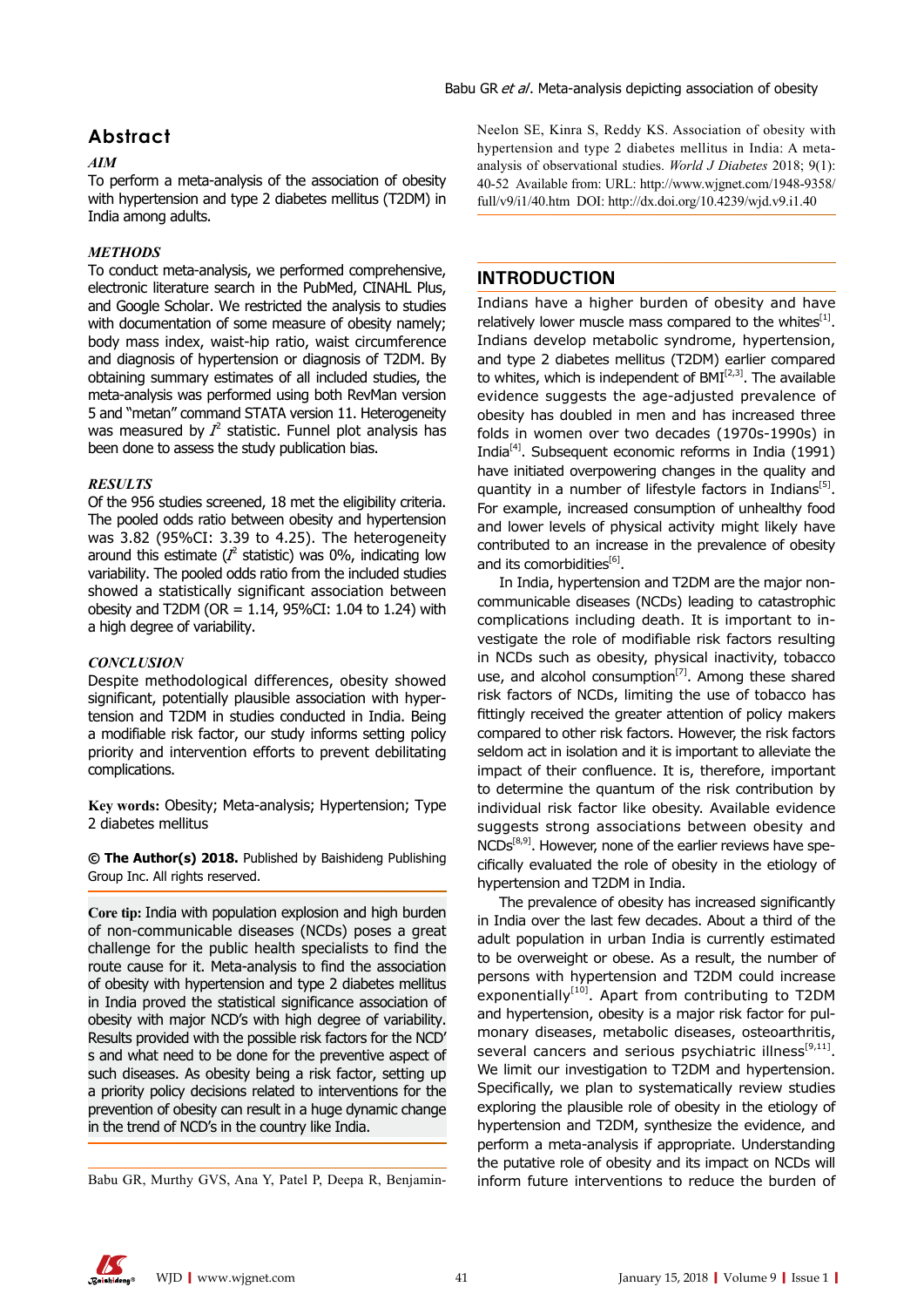these diseases.

### **MATERIALS AND METHODS**

The objective of our study is to estimate the association of obesity with hypertension and T2DM in Indian settings in adults. We developed a protocol for conducting the meta-analysis; with the searching strategy encompassing key MeSH terms, selection of article based on inclusion and exclusion criteria, data extraction, quality assessment of the study, the summary of evidence and analysis.

### *Literature search and article selection*

We included only studies published in English and are conducted in India. We included both the original and review articles restricting the analysis to studies having: (1) documentation of some measure of obesity; AND (2) diagnosis of hypertension was reported; OR (3) T2DM was reported and diagnosed using World Health Organization (WHO) and American Diabetes Association (ADA) criteria. In addition, case-control studies must have compared participants with the disease (T2DM or hypertension) with controls without the disease. We excluded intervention studies, as this was beyond the scope of our review. We defined the exposure variable (obesity as adults with BMI  $\geq$  30 (studies have considered obesity as BMI with  $\geq 25$  and  $\geq 30$ ), waist circumference (WC) ( $\geq$  80 cm for females and  $\geqslant$  90 cm for males), and waist to hip ratio ( $\geqslant$  0.80 for females and  $\geq 0.90$  for males). We followed the Joint National Committee VII (JNC VII) criteria for the diagnosis of hypertension; with readings of Systolic Blood Pressure (SBP)  $\geq$  140 mmHg or Diastolic Blood Pressure (DBP)  $\geq$  90 mmHg. T2DM was diagnosed as per WHO and ADA classification, when Fasting Blood Sugar (FBS) is 126 mg/dL ( $\geq 7.0$  mmol/L) or 2-h Post Prandial Blood Sugar (2 h-PPBS) is 200 mg/dL ( $\geq 11.1$ mmol/L $)^{[12]}$  (Table 1).

We conducted a comprehensive search of all papers published between January 1980 and January 2016 using MeSH terms for articles in PubMed (Table 2). We also screened other databases, including CINAHL Plus and Google Scholar for additional papers from January to October 2016. We contacted individual authors as necessary to clarify information and assess other relevant papers. We also reviewed cross-referenced papers cited in the assessed articles.

### *Data extraction and analysis*

Stage 1: Identification of studies for inclusion: As a preliminary step two authors (Yamuna Ana and R Deepa) independently assessed the study abstracts retrieved from electronic databases.

Stage 2: Choice of valid studies: Studies selected in stage 1 with necessary information were independently assessed against the inclusion criteria. We included only those studies which aided in the calculation of the relative risk or odds ratio of exposure (obesity) and outcome (T2DM or hypertension).

Stage 3: Quality assessment: The primary author (Giridhara R Babu) developed the protocol for the review and monitored the overall quality of the review at each step. Criteria for defining obesity, T2DM, and hypertension were noted and crosschecked by primary and secondary authors (Giridhara R Babu, GVS Murthy). Two authors (Yamuna Ana and R Deepa) independently reviewed each article in its entirety for inclusion. The primary author (Giridhara R Babu) conducted random checks before data were extracted and tabulated.

We employed the following set of criteria to evaluate the papers: (1) suitability of the study design; (2) appropriate sample size; (3) evidence regarding obesity and attributes of participants; and (4) accuracy of the tools used for quantifying obesity, diabetes and blood pressure. We also reviewed controlling for confounding, selection bias, reduction of reporting errors and strategies employed to minimize measurement bias.

For assessing eligibility, 2 authors (Yamuna Ana and R Deepa) individually reviewed the full-text papers. Discrepancies were resolved by agreement among both authors which arose during the selection of articles based on study inclusion criteria. Disagreements regarding the inclusion of article were resolved by consulting Giridhara R Babu. If there were multiple reports related to a single study, we included the report with the details relevant to obesity and the outcome of interest.

Stage 4: Extraction of the data and synthesis of results: We did a preliminary search of the electronic databases, after which we selected papers with a title and abstract that matched our criteria. We obtained additional articles from the references provided in the reviewed articles, downloaded the full texts of the article for review. We noted the following details; first author of the paper, year of publication, study design deployed, cut-off values for defining obesity, the prevalence of exposure (obesity), relative risk and odds ratio for T2DM and hypertension. Preferred Reporting Items for Systematic Reviews and Meta-Analysis (PRISMA) guidelines were used as the reference for assessing the quality of each study $[13]$ .

We derived the summary estimate by combining estimates from all the selected studies<sup> $[14-24]$ </sup>. We did statistical analysis using RevMan version 5 and STATA version  $11^{[25]}$ . We used double data entry procedure and analysed in the Cochrane Collaboration's Review Manager Software version 5 for Windows (Cochrane Collaboration, Oxford, England). Further, the data in the spreadsheet was analysed using the "metan" command of STATA 11 version for Mac (STATA Corporation, College Station, Texas, United States)<sup>[25]</sup>. Crosschecking of outputs for internal consistency has been done and we obtained the pooled odds ratios reported in selected studies using Generic Inverse variance for overall estimates. We strictly conformed to the guidelines for meta-analysis of observational studies used in epidemiology $[26]$ . We used RevMan for developing flowcharts and for examining

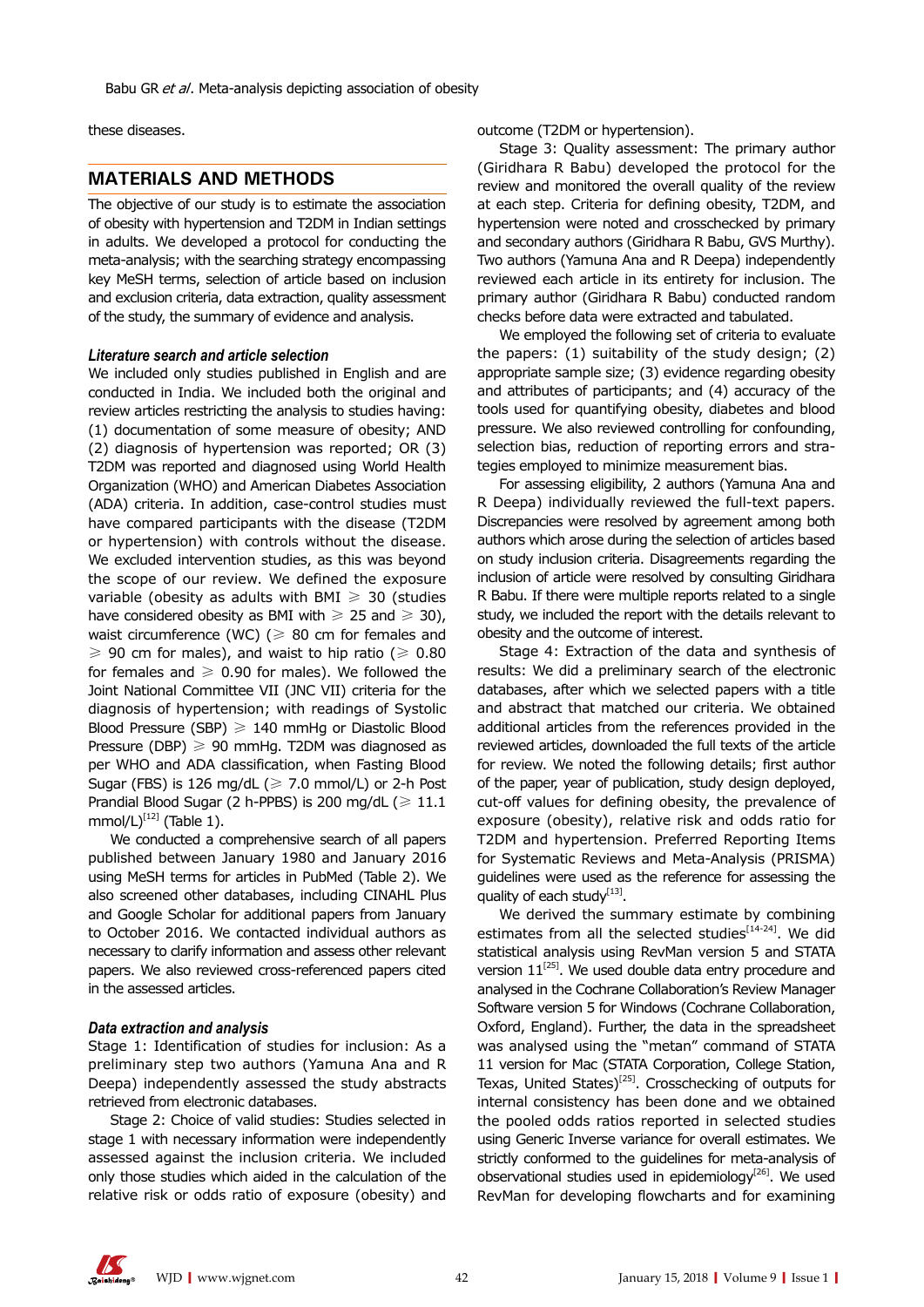#### **Table 1 Criteria for obesity, hypertension, and type 2 diabetes mellitus**

| Criteria for obesity, hypertension and T2DM         |                                      |                                                                                                       |
|-----------------------------------------------------|--------------------------------------|-------------------------------------------------------------------------------------------------------|
| Obesity                                             | Hypertension (JNC VII criteria) T2DM |                                                                                                       |
| BMI ( $\geq 30$ )                                   |                                      | SBP greater than or equal to 140 WHO and ADA classification: Fasting plasma glucose $\geq 7.0$ mmol/L |
|                                                     | mmHg or                              | $(126 \text{ mg/dL})$ or 2 h plasma glucose $\geq 11.1$ mmol/L (200 mg/dL)                            |
| Waist-hip ratio ( $> 0.80$ for females and $> 0.90$ | DBP greater than or equal to 90      |                                                                                                       |
| for males)                                          | mmHg respectively                    |                                                                                                       |
| Waist circumference ( $\geq 90$ cm, $> 88$ cm for   |                                      |                                                                                                       |
| female and > 102 cm for male)                       |                                      |                                                                                                       |
|                                                     |                                      |                                                                                                       |

DBP: Diastolic blood pressure; SBP: Systolic blood pressure; ADA: American Diabetes Association; JNC: Joint National Committee; WHO: World Health Organization; T2DM: Type 2 diabetes mellitus; BMI: Body mass index.

| Table 2 Search terms used for literature review                    |                                                                       |
|--------------------------------------------------------------------|-----------------------------------------------------------------------|
| Search terms for obesity and hypertension                          | Search Terms for Obesity and type 2 diabetes                          |
| (((obesity[MeSH Terms]) AND hypertension[MeSH Terms]) AND          | (((obesity[MeSH Terms]) AND type 2 diabetes[MeSH Terms]) AND          |
| prevalence[MeSH Terms]) AND India [MeSH Terms]                     | incidence[MeSH Terms]) AND India[MeSH Terms]                          |
| (((obesity[MeSH Terms]) AND hypertension[MeSH Terms]) AND          | (((obesity[MeSH Terms]) AND type 2 diabetes[MeSH Terms]) AND          |
| incidence[MeSH Terms]) AND India[MeSH Terms]                       | prevalence[MeSH Terms]) AND India[MeSH Terms]                         |
| (((obesity[MeSH Terms]) AND hypertension[MeSH Terms]) AND relative | (((obesity[MeSH Terms]) AND type 2 diabetes [MeSH Terms]) AND risk    |
| risk[MeSH Terms]) AND India[MeSH Terms]                            | ratio[MeSH Terms]) AND India[MeSH Terms]                              |
| (((obesity[MeSH Terms]) AND hypertension[MeSH Terms]) AND risk     | (((obesity[MeSH Terms]) AND type 2 diabetes[MeSH Terms]) AND relative |
| ratio[MeSH Terms]) AND India[MeSH Terms]                           | risk[MeSH Terms]) AND India [MeSH Terms]                              |
| (((obesity[MeSH Terms]) AND hypertension[MeSH Terms]) AND          | (((obesity[MeSH Terms]) AND type 2 diabetes [MeSH Terms]) AND         |
| attributable risk[MeSH Terms]) AND India[MeSH Terms]               | attributable risk[MeSH Terms]) AND India[MeSH Terms]                  |
| ((((obesity[MeSH Terms]) AND hypertension[MeSH Terms]) AND         | ((((obesity[MeSH Terms]) AND type 2 diabetes [MeSH Terms]) AND        |
| prevalence[MeSH Terms]) OR incidence[MeSH Terms]) AND India        | prevalence[MeSH Terms]) OR incidence[MeSH Terms]) AND India [MeSH     |
| [MeSH Terms]                                                       | Termsl                                                                |

the quality of study methodology. We calculated the unadjusted odds ratios with 95%CI using randomeffects model for all analyses $[27]$ . We used funnel-plot analysis to assess small-study and publication bias. We calculated odds ratio for individual study from the data cell values. We calculated the pooled odds ratio using the individual unadjusted odds ratios of each study within each subgroup of case-control and cohort studies. Hence the pooled odds ratio was also unadjusted. We measured heterogeneity using  $I^2$  statistic. This describes the percentage of total variation across studies that is due to heterogeneity rather than mere chance alone producing this<sup>[28]</sup>.  $I^2$  can be readily calculated from basic results obtained from a typical meta-analysis as  $I^2 = 100\% \times$ (Q - df)/Q, where Q is Cochrane's heterogeneity statistic and df being the degrees of freedom. An advantage of  $I^2$  is that it does not depend on the number of studies included in the meta-analysis $^{[29]}$ .

#### *Risk of bias*

To assess the risk of publication bias we constructed funnel plots for all the association between exposure and outcome variables.

### **RESULTS**

#### *Study selection*

The initial search identified 6907 studies. After checking

for duplicates, we screened 956 studies and excluded 774 that were not relevant. Hence we included 182 studies for full article review and among those we excluded 164 studies from the meta-analysis. Of these, 131 articles were not eligible due to non-availability of exposure or outcome criteria (Figure 1). The ineligible studies were rejected for the following reasons: Exposure criteria were not defined (46), obesity or overweight was not used as an exposure (26), studies were conducted outside India (21), T2DM or hypertension was not included in study (23) and data provided was insufficient to calculate odds ratio or relative risk (15). Finally, 6 studies satisfying the review criteria for hypertension and 12 for T2DM were involved in the meta-analysis.

### *A descriptive overview of studies included in metaanalysis*

One cohort study was included and rest were crosssectional studies. The age groups of the participants ranged from 20 to 55.5 years. In studies with T2DM as the outcome, the exposure was assessed using BMI in 5 studies, WC in 3 studies and WHR in 4 studies. For the studies involving hypertension as an outcome of interest, five studies used BMI and one used WHR (Tables 3 and 4).

#### *Methodological quality*

Information regarding confounding factors is reported in all the studies and in 2 studies, the selection bias is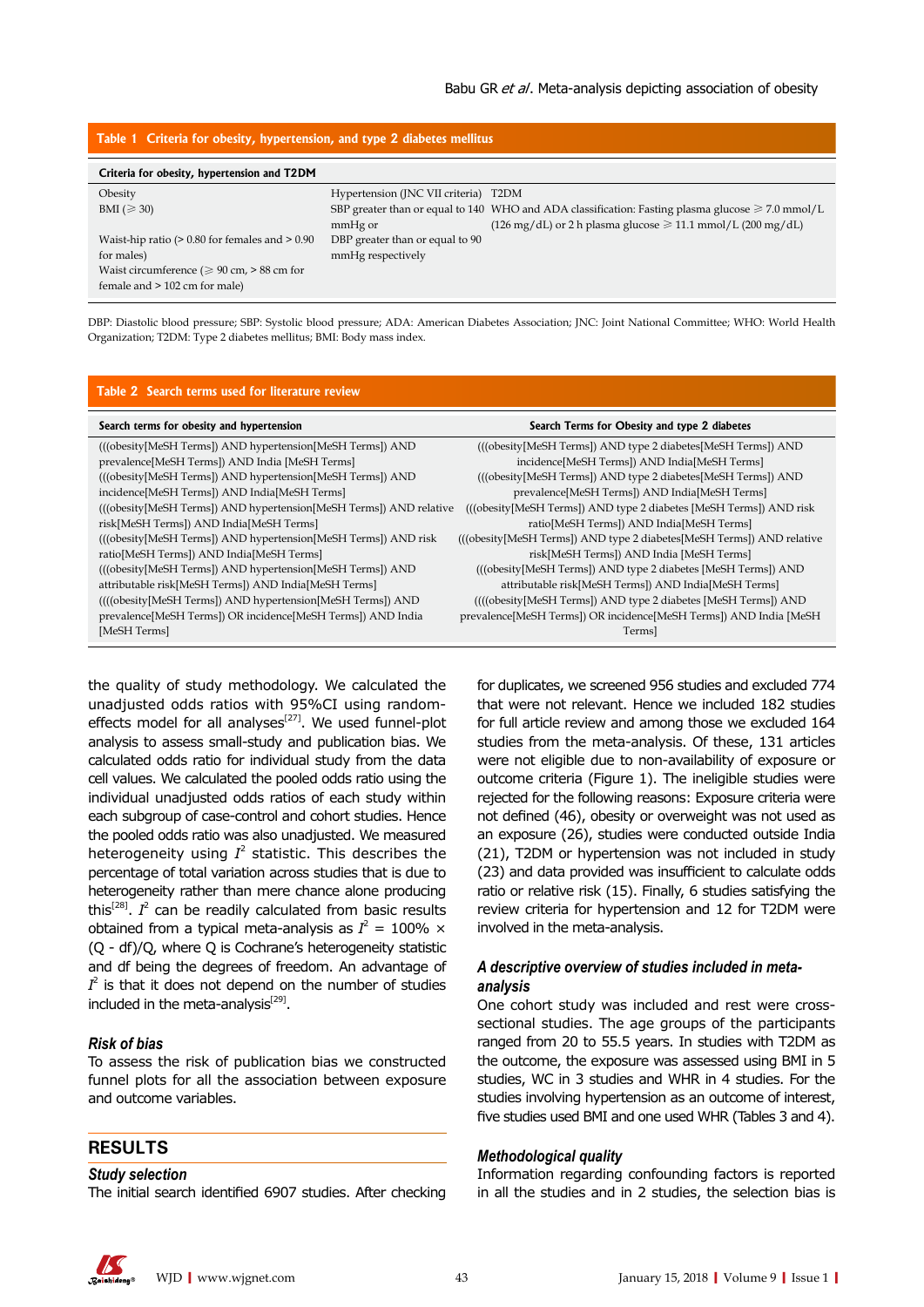

**Figure 1 Preferred reporting Items for systematic reviews and meta-analysis study flow diagram.**

discussed. In studies with hypertension as an outcome, all studies discussed measurement error *vs* 6 studies with T2DM as the outcome (Tables 3 and 4).

### *Publication bias*

The funnel plot that depicts the publication bias showed an inverted funnel shape with studies of higher precision relatively closer to the pooled odds ratio. This corroborates minimal publication bias (Figures 2 and 3).

*Combined effect of obesity and type 2 diabetes mellitus* 

Odds ratio pooled from all the included studies in metaanalysis exhibited statistically significant association between obesity and T2DM (OR =  $1.14$ , 95%CI:  $1.043$ to 1.237). We noticed substantial heterogeneity among these study estimates, with the  $I^2$  statistic being 83.9% and  $P = 0.0001$ . Similarly, the pooled odds ratio of obesity and hypertension was 3.820 (95%CI: 3.392 to 4.248). The heterogeneity around this estimate  $(I<sup>2</sup>$  statistic) was 0%, and  $P = 0.435$  indicating low variability among the included studies.

### **DISCUSSION**

Our results show that the association between obesity and hypertension is strongly positive and T2DM is moderately positive compared with healthy non-obese adults in India. Through the synthesis of available evidence using random effects meta-analysis, we show that obesity in India is a formidable independent risk factor to mitigate; albeit the risk appears to be relatively less for T2DM. With industrialization and urbanization, the prevalence of obesity has increased gradually in India, heightening the need to focus on the prevention of these NCDs.

Our analysis suggests that after adjustment for covariates, obesity is significantly associated with hypertension. These estimates were stable, suggested by low variability in the heterogeneity  $(I^2 \text{ statistic}, 0\%)^{[30]}$ . The findings concur with other studies linking body mass as an important risk factor to hypertension $^{[31-33]}$ . This also coincides with the observed trend of increasing prevalence of hypertension in India across different risk aroups for obesity $[34-37]$ . More specifically, the estimates of meta-analysis are analogous to the estimates from (odds ratio, 3.7; 95%CI: 2.1-6.8) synthesis of evidence covering 6 middle-income countries by Sanjay Basu et al<sup>[34]</sup>, indicating increased correlation of obesity prevalence with hypertension across dissimilar cultures. The pathophysiology of developing hypertension in obese individuals is explained by elevated cardiac output, perhaps due to excess intravascular volume and reduced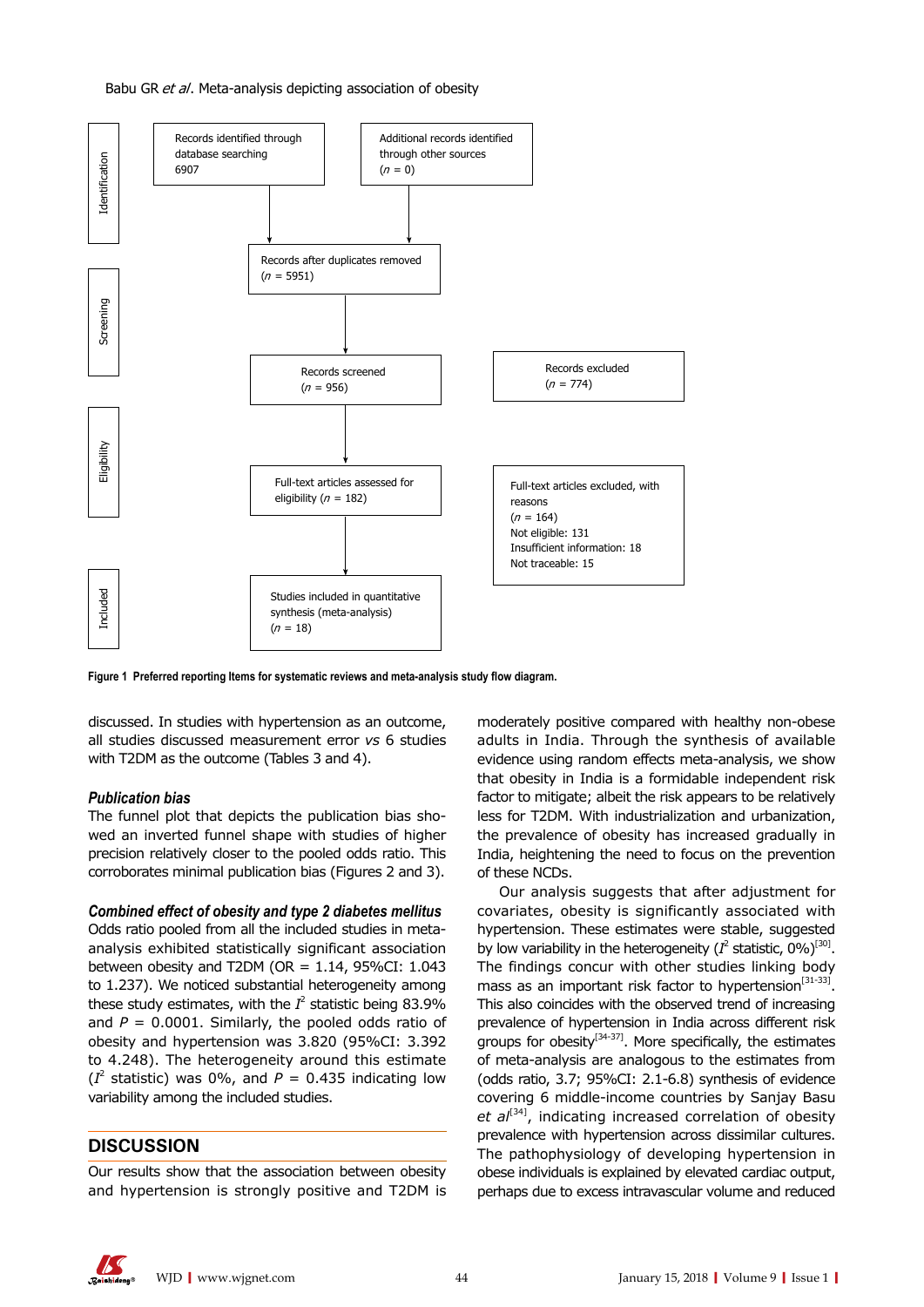| Table 3 Characteristics of included obesity and hypertension studies |      |                                             |                                                                 |                        |                                                |                                        |                                                                      |                                     |                                                                                                                                                  |                               |                                         |        |
|----------------------------------------------------------------------|------|---------------------------------------------|-----------------------------------------------------------------|------------------------|------------------------------------------------|----------------------------------------|----------------------------------------------------------------------|-------------------------------------|--------------------------------------------------------------------------------------------------------------------------------------------------|-------------------------------|-----------------------------------------|--------|
| Ref.                                                                 | Year | <b>Participants</b><br>characteristics      | <b>Study characteristics</b>                                    |                        |                                                |                                        |                                                                      | <b>Measurements</b>                 | Methodological quality of study                                                                                                                  |                               |                                         |        |
|                                                                      |      | Age M (sd) in<br>yr                         | <b>Setting</b>                                                  | <b>Study</b><br>design | Sample<br>size                                 | criteria                               | Inclusion Exposure Outcome                                           |                                     | <b>Adjusting</b><br>confounders                                                                                                                  | bias                          | Selection Measurement Response<br>error | rate   |
| Reddy et 2003<br>$al^{[14]}$                                         |      | 20-30                                       | Urban slums                                                     | Cross-<br>sectional    | 1000<br>(500)<br>male<br>and<br>500<br>female) | Adults of BMI > 25<br>20-60 yr<br>age  |                                                                      | Mean<br>blood<br>pressure<br>levels | Important<br>Confounders <sup>1</sup> mentioned                                                                                                  | Not                           | Mentioned                               | 100%   |
| Mandal<br>$et$ $al[15]$                                              | 2008 | 40-49                                       | Kolkata<br>Municipal<br>Corporation                             | Cross-<br>sectional    | 887                                            | Aged 20<br>yr<br>or more               | $BMI \geqslant 25$                                                   | INC VII<br>guideline                | Important<br>confounders <sup>1</sup> mentioned<br>+ religion,<br>marital status,<br>nature of<br>work, family<br>type, animal<br>protein intake | Not                           | Mentioned<br>and<br>discussed           | 98.30% |
| Bhadoria 2014<br>$et$ $al[16]$                                       |      | 38-50                                       | Urban<br>wards                                                  | Cross-<br>sectional    | 939                                            | Individuals<br>aged 20 yr<br>and above | $BMI \geq$<br>27.5                                                   | <b>INC VII</b><br>guideline         | Important<br>confounders <sup>1</sup> mentioned                                                                                                  | Not                           | Mentioned                               | 97.02% |
| $et$ $al[16]$                                                        |      | Bhadoria 2014 Males: 25-52<br>Female: 24-53 | 48 villages<br>and 15<br>urban wards<br>of Jabalpur<br>District | Cross-<br>sectional    | 939                                            | Aged 20 yr<br>and above                | W/H<br>ratio ><br>$0.85$ for<br>females<br>and $> 0.90$<br>for males | <b>INC VII</b>                      | Important<br>guideline confounders <sup>1</sup> mentioned                                                                                        | Not                           | Mentioned                               | 97.02% |
| Bhadoria 2014<br>$et$ al <sup>[16]</sup>                             |      | Males: 25-52<br>Female: 24-53               | Villages of<br>Jabalpur<br>district                             | Cross-<br>sectional    | 939                                            | Aged 20 yr BMI $\geq$<br>and above     | 27.5                                                                 | <b>INC VII</b><br>guideline         | Important<br>confounders <sup>1</sup> mentioned                                                                                                  | Not                           | Mentioned                               | 97.02% |
| Adhikari 2015<br>$et$ $al^{[17]}$                                    |      | $53.9 \pm 12.7$                             | Semi-<br>urban in<br>Mangalore<br>city                          | cross-<br>sectional    | 800                                            |                                        | $\geqslant$ 20 yr BMI $\geqslant$ 25                                 | <b>INC VII</b><br>criteria          | Important<br>confounders <sup>1</sup><br>+ serum<br>cholesterol,<br>serum<br>triglycerides                                                       | Mentioned<br>and<br>discussed | Mentioned<br>and<br>discussed           | 68.80% |

<sup>1</sup>Important confounder: Age, sex, family history, history of previous events, DM, diet, smoking, alcohol, no regular exercise, saturated fat intake, excess salt intake, sedentary physical activity. JNC VII criteria for diagnosis: Considering JNC 7 category guideline, normal blood pressure is defined as < 120/80 mmHg, prehypertension state is detected when systolic blood pressure (SBP) and diastolic blood pressure (DBP) is 120-139 mmHg and 80-89 mmHg respectively. If the blood pressure is > 140/90 mmHg it is diagnosed as hypertension with Stage 1 hypertension (when SBP and DBP are 140-159 mmHg and 90-99 mmHg respectively) and Stage 2 hypertension (when SBP and DBP are ≥ 160 mm Hg and ≥ 100 mmHg respectively). BMI: Body mass index; JNC: Joint National Committee.

cardiac contractility<sup>[38]</sup>. Recent evidence suggests that among obese, alteration in nutritional status, gut microbiota, sunlight exposure and increased physical activity have an important role in the presence or absence of hypertension<sup>[39]</sup>. Future studies may provide more details on these variables, including possible mediation.

Our results indicate that obesity is only moderately associated with T2DM. Also, we observed considerable heterogeneity in studies involving T2DM. The results also indicate that this is not explained by differences in participant age, baseline characteristics, or study quality. Such heterogeneity might be seen for several reasons. First, the "Asian Indian Phenotype" refers to unique abnormalities characterized by higher chances of adverse effects of obesity despite lower BMI, higher WHR, comparatively low WC and thin stature as compared to other ethnic groups<sup>[40]</sup>. The lean T2DM is a distinct clinical entity in India. Due to temporal ambiguity in cross-sectional studies, it is possible that loss of weight might have ensued after the diagnosis of T2DM. In a recent survey covering eleven cities of India, 45% patients with diabetic retinopathy reported already had the visual loss when they first detected to have T2DM<sup>[41]</sup>. This indicates that nearly half of the persons with T2DM in India are undiagnosed, and therefore, apart from other complications would have lost considerable weight by the time of diagnosis. It is reported that nearly 53% of patients may have weight loss as the presenting symptom of  $T2DM<sup>[42]</sup>$ . Given this evidence, we estimate that nearly one-fourth of the undiagnosed persons with T2DM will have weight loss and therefore will spuriously indicate that obesity may not be a significant risk factor. Using cut-off points of BMI, WC and WHR as surrogates for percentage body fat in Indians, and thereby making classifications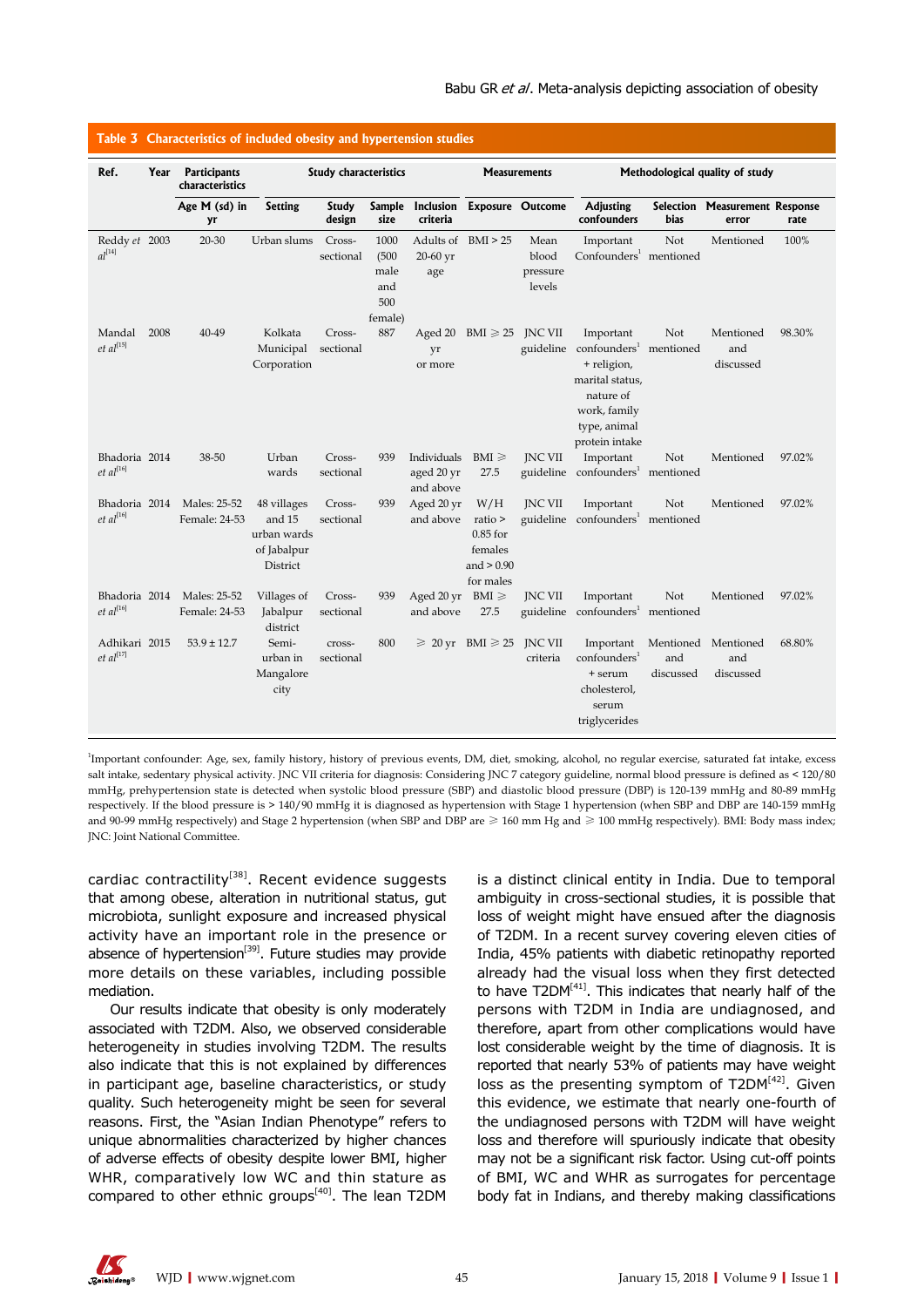| Ref.                                              | Year                           | Participants characteristics |                                               | <b>Study characteristics</b><br><b>Measurements</b> |                |                                                                                              |                                                                   | Methodological quality of study                                        |                                                                                      |                            |                                         |        |
|---------------------------------------------------|--------------------------------|------------------------------|-----------------------------------------------|-----------------------------------------------------|----------------|----------------------------------------------------------------------------------------------|-------------------------------------------------------------------|------------------------------------------------------------------------|--------------------------------------------------------------------------------------|----------------------------|-----------------------------------------|--------|
|                                                   |                                | Age M<br>$(sd)$ in<br>yr     | <b>Setting</b>                                | <b>Study</b><br>design                              | Sample<br>size | Inclusion<br>criteria                                                                        |                                                                   | <b>Exposure Outcome</b>                                                | <b>Adjusting</b><br>confounders                                                      | <b>Selection</b><br>bias   | Measure- Response<br>ment error         | rate   |
| Mohan et<br>$al^{[19]}$                           | 1996                           | $55.5 \pm$<br>11.9           | Tamilnadu                                     | Cross-<br>sectional                                 | 1399           | Individuals<br>aged $\geqslant$ 20 yr                                                        | BMI $\geq 30$ Diabetes<br>$\text{kg/m}^2$                         | (WHO<br>criteria)                                                      | Important<br>confounders <sup>1</sup><br>+, SBP, DBP                                 | Not<br>mentioned           | Mentioned<br>and<br>discussed           | 90.20% |
| Mohan et<br>$al^{[19]}$                           | 1996                           | $55.5 \pm$<br>11.9           | Tamilnadu                                     | Cross-<br>sectional                                 | 1399           | individuals<br>aged $\geq 20$ yr                                                             | $WC \ge 90$<br>cm                                                 | Diabetes<br>(WHO<br>criteria)                                          | Important<br>confounders'<br>+, SBP, DBP                                             | Not<br>mentioned           | Mentioned<br>and<br>discussed           | 90.20% |
| Kumar et<br>$al^{[20]}$                           | Pub-<br>lished<br>year<br>2008 | 36.4                         | Kolkata                                       | Cross-<br>sectional                                 | 2200           | Policemen<br>with (monthly<br>income:<br>Rs.6000-15000),<br>age (20 and 60<br>yr)            | BMI                                                               | T <sub>2</sub> DM                                                      | Important<br>confounders <sup>1</sup><br>+, SBP, DBP,                                | Not<br>mentioned           | Mentioned<br>and<br>discussed           | 98.18% |
| Kumar et<br>$al^{[20]}$                           | Pub-<br>lished<br>year<br>2008 | 36.4                         | Kolkata                                       | Cross-<br>sectional                                 | 2200           | policemen<br>with (monthly<br>income:<br>Rs.6000-15000),<br>age $(20 \text{ and } 60$<br>yr) | WHR                                                               | T2DM                                                                   | Important<br>confounders <sup>1</sup> + mentioned<br>SBP, DBP                        | Not                        | Mentioned 98.18%<br>and<br>discussed    |        |
| Kumar et<br>$al^{[20]}$                           | Pub-<br>lished<br>year<br>2008 | 36.4                         | Kolkata                                       | Cross-<br>sectional                                 | 2200           | Policemen<br>with (monthly<br>income:<br>Rs.6000-15000),<br>age: $20$ and $60$<br>yr         | WC                                                                | T <sub>2</sub> DM                                                      | Important<br>confounders <sup>1</sup><br>SBP, DBP                                    | Not<br>mentioned           | Mentioned 98.18%<br>and<br>discussed    |        |
| Bharati et<br>$a^{[21]}$                          | 2007                           | 20-49                        | Rural and<br>urban field<br>practice<br>area. | Cross-<br>sectional                                 | 1370           | Adults: $\geq 20$<br>yr                                                                      | BMI > 30                                                          | T <sub>2</sub> DM<br>(ADA<br>classif-<br><i>ication</i> )              | Important<br>confounders <sup>1</sup><br>+ blood<br>cholesterol,<br>hypertension     | Not<br>mentioned mentioned | Not                                     | 100%   |
| Bharati et<br>$al^{[21]}$                         | 2007                           | 20-49                        | Rural and<br>urban field<br>practice<br>area  | Cross-<br>sectional                                 | 1370           | Adults: $\geq 20$<br>yr                                                                      | <b>WHR</b>                                                        | T <sub>2</sub> DM<br>(ADA)<br>classifi-<br>cation)                     | Important<br>confounders <sup>1</sup><br>+ blood<br>cholesterol,<br>hypertension     | Not<br>mentioned mentioned | Not                                     | 100%   |
| Ravindra 2012-13 30-39<br>Singh et<br>$al^{[24]}$ |                                |                              | Agra City                                     | Cross-<br>sectional                                 | 633            | Adults: $\geq 30$<br>yr residing in<br>Agra City                                             | BMI                                                               | T2DM<br>(WHO<br>criteria)                                              | Important<br>confounders <sup>1</sup>                                                | Not<br>mentioned mentioned | Not                                     | 100%   |
| Ravindra 2012-13 30-39<br>Singh et<br>$al^{[24]}$ |                                |                              | Agra City                                     | Cross-<br>sectional                                 | 633            | Adults: $\geq 30$<br>yr residing in<br>Agra City                                             | WHR                                                               | T2DM<br>(WHO<br>criteria)                                              | Important<br>confounders <sup>1</sup>                                                | Not<br>mentioned mentioned | Not                                     | 100%   |
| Ravindra 2012-13 30-39<br>Singh et<br>$al^{[24]}$ |                                |                              | Agra City                                     | Cross-<br>sectional                                 | 633            | Adults: $\geq 30$<br>yr residing in<br>Agra City                                             | $WC \geq$<br>88 cm for<br>female<br>and<br>$>102$ cm<br>for male) | T2DM<br>(WHO<br>criteria)                                              | Important<br>confounders <sup>1</sup>                                                | Not<br>mentioned mentioned | Not                                     | 100%   |
| Ghor-<br>pade <i>et</i><br>$al^{[22]}$            | 2007                           | 35-50                        | Rural<br>Tamilnadu                            | Cohort                                              | 1403           | Adults ><br>25 yr of age<br>from selected<br>population                                      | $BMI \geqslant 23$                                                | T <sub>2</sub> DM                                                      | Important<br>confounders <sup>1</sup> +<br>n work status,<br>Alcohol intake          |                            | Mentioned Mentioned<br>and<br>discussed | 85%    |
| Vijaya-<br>kumar et<br>$\it al^{[23]}$            | 2007                           | 30-44                        | Urban<br>Kerala                               | Cross-<br>sectional                                 | 1990           | $\geqslant$ 18 yr,<br>residing since<br>t 6 mo                                               | WHR $($<br>$0.80$ in<br>women,<br>$0.90$ in<br>men)               | T2DM<br>(Those<br>with<br>diabetes,<br>and ADA<br>classi-<br>fication) | Important<br>confounders <sup>1</sup><br>+ hyperchol-<br>esterolemia,<br>elevated BP | Not<br>mentioned mentioned | Not                                     | 82.70% |

<sup>1</sup>Important confounders: Age, family history, sex, dietary habit, social economic status. As per WHO and ADA classification, diagnosis of diabetes is confirmed when fasting plasma glucose is  $\geq 7$  mmol/L (126 mg/dL) or 2 h plasma glucose is  $\geq 11.1$  mmol/L (200 mg/dL). Impaired glucose tolerance (IGT) test and impaired fasting glucose (IFG) test is considered as positive when the fasting plasma glucose is < 7 mmol/L (126 mg/dL) and 6.1 to 6.9 mmol/L (110 mg/dL to 125 mg/dL) respectively, 2 h plasma glucose is  $\geq 7.8$  and < 11.1 mmol/L (140 mg/dL and 200 mg/dL) and < 7.8 mmol/L (140 mg/dL) respectively. Both: Males and females; NA: Not available; ADA classification of diabetes: Fasting: ≥ 126 mg/dL; DBP: Diastolic blood pressure; SBP: Systolic blood pressure; ADA: American Diabetes Association; JNC: Joint National Committee; WHO: World Health Organization; T2DM: Type 2 diabetes mellitus; WC: Waist circumference; WHR: Waist to hip ratio; BMI: Body mass index.

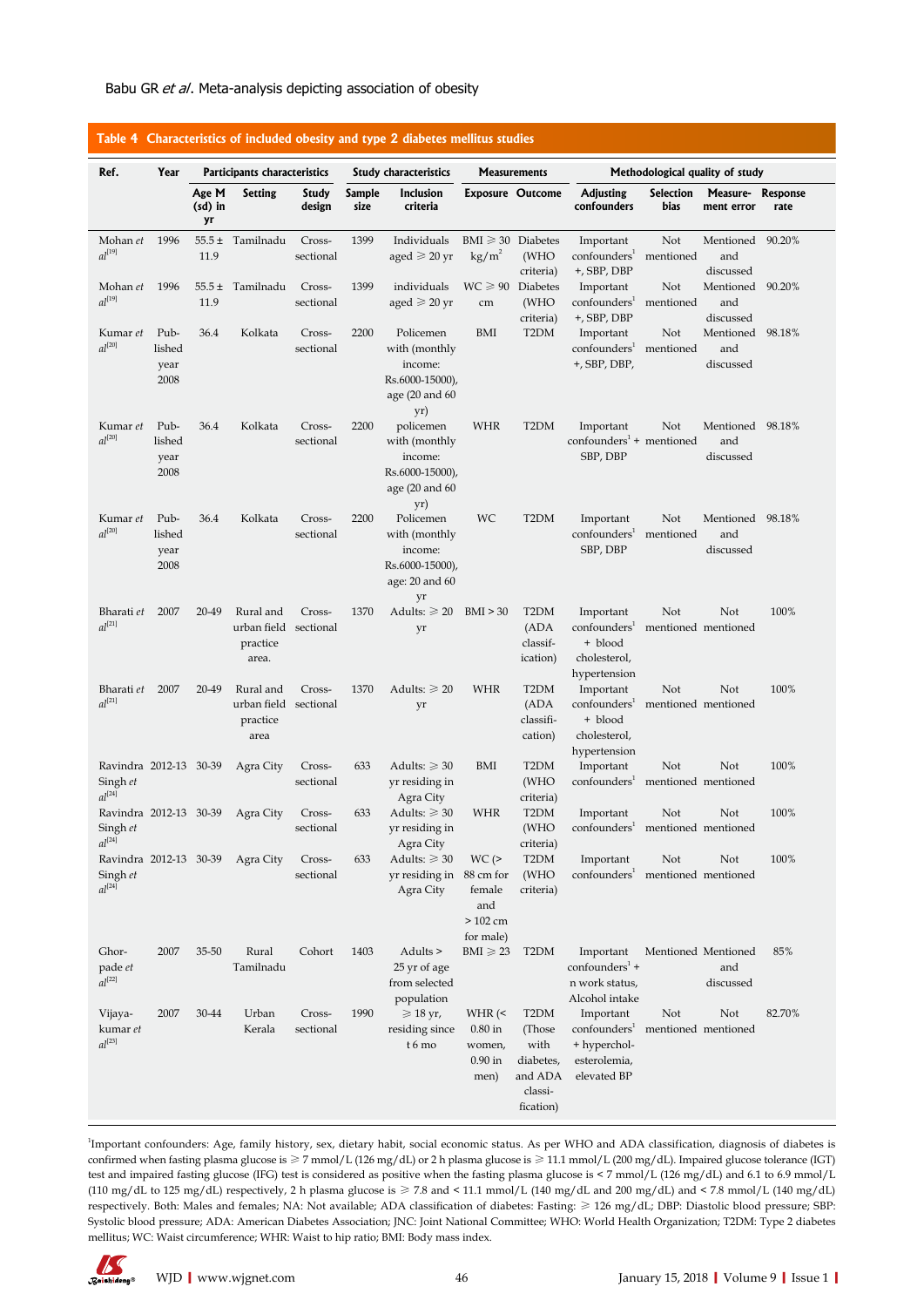



of obesity might have underestimated the overall measures<sup>[43]</sup>. The validity of universal cut-off points for Indians is uncertain; it would be better only to treat it continuous variable $[8]$ . Future examinations should include analysis of the data sets from these studies for a continuous association. The association of obesity with T2DM and hypertension is highly probable at lower levels than the cut-off points used in this paper. Therefore, we might have grossly underestimated the association between obesity and T2DM. Further, Survival bias might have resulted in underestimation; since, people with T2DM, who are dead, debilitated, disabled or have severe illness might not have captured by the cross-sectional studies $[44]$ . The available evidence concurs with our finding; while the majority of persons with T2DM are obese in the west, 27% of people with diabetes in India are lean<sup>[45-47]</sup>. These individuals may have different clinical and biochemical profiles, including predisposition to microvascular complications<sup>[46-49]</sup>.

Such variations in phenotype used in different studies might include inconsistencies in specific cutpoints employed. It is also possible that most of the evidence from cross-sectional studies is derived from hospital-based populations and is, therefore, subject to considerable survivor bias<sup>[50]</sup>. Hence, the included participants in the final sample represent only survivors who might have had better glucose control compared to individuals with poor glucose control confounded by obesity<sup>[50]</sup>. Finally, those with T2DM may lose substantial amounts of weight from the disease and as a function of treatment<sup>[51]</sup>. Due to the cross-sectional nature of these studies, the temporality of obesity prior to the onset of T2DM cannot be established. Despite the heterogeneity, most estimates are in the same direction with only 2 studies reporting less than a null association for T2DM.

The association of obesity with NCDs in India has several challenges. First, despite posing a major public health challenge, the rising prevalence of childhood obesity has received very little attention from policy makers in India. Second, compared to whites, Indians are more prone for obesity and decreased muscle mass for any proposed value of  $BMI^{[1]}$ . With  $46\%^{[52]}$  in the south and 50%<sup>[53]</sup> in the north, recent estimates suggest that obesity affects the unvaryingly high proportion of urban Indians, predisposing them to future NCDs. This complicates the issue since Indians within normal BMI can develop insulin resistance, metabolic syndrome, and  $T2DM^{[1]}$ . Therefore, the severity and consequences of obesity might be grossly underestimated, including the challenge of finding an appropriate definition of obesity in Indians. The implications of obesity on the growth of the nation and future expenditures are undervalued. Given that India is projected to have 135 million individuals with generalized obesity $[54]$ , around 44 million might develop insulin resistance<sup>[55-57]</sup>. If we were to apply similar methodology employed by Popkin *et*   $a^{[57]}$  in previous estimates, the annual costs attributable to overweight and obesity in India will surpass approximately \$100 billion in 2025.

To our estimate, this is the first meta-analysis to summarize association of obesity with hypertension and T2DM in India. Our results indicate that it is important to consider further explorations of obesity and NCD associations. Intervention and policy efforts to alleviate the adverse effects of obesity in India, including hypertension and T2DM are also needed. However, there are number of limitations to our review. First, the possibility of conclusive evidence is limited due to the availability of evidence from cohort studies. Second, there can be considerable measurement issues due to heterogeneous definitions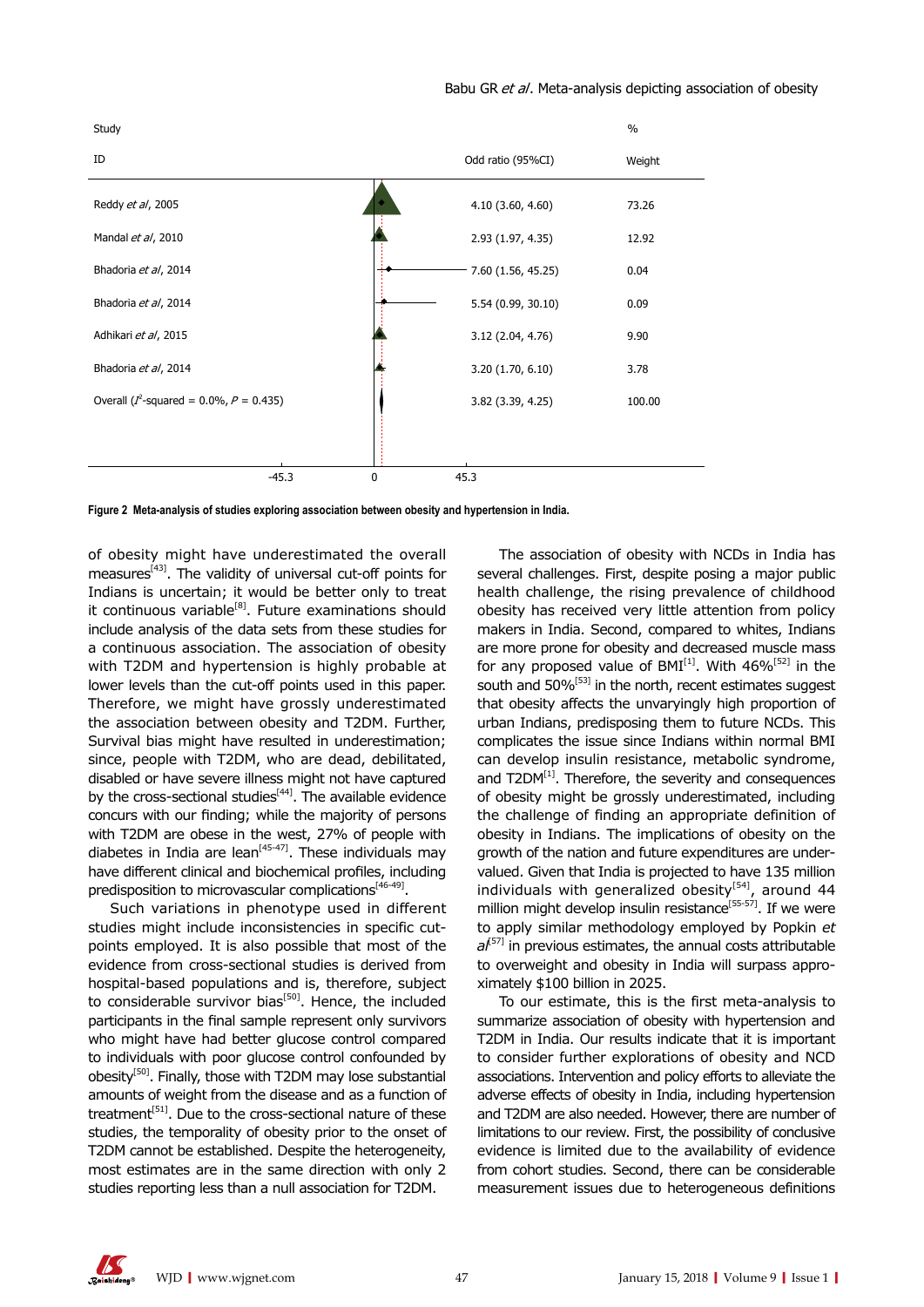| Study                                                                                              |   |                   | $\frac{0}{0}$ |
|----------------------------------------------------------------------------------------------------|---|-------------------|---------------|
| ID                                                                                                 |   | Odd ratio (95%CI) | Weight        |
| Mohan et al, 2003                                                                                  |   | 1.15(1.12, 1.19)  | 22.82         |
| Kumar et al, 2008                                                                                  |   | 0.94(0.88, 1.01)  | 21.33         |
| Bharati et al, 2011                                                                                |   | 1.91 (0.80, 4.58) | 0.26          |
| Ravindra Singh et al, 2012                                                                         |   | 1.40 (0.68, 2.90) | 0.74          |
| Ghorpade et al, 2014                                                                               |   | 2.60 (1.40, 4.60) | 0.36          |
| Mohan et al, 2003                                                                                  |   | 1.23(1.16, 1.35)  | 19.24         |
| Bharati et al, 2011                                                                                |   | 1.54 (0.79, 3.00) | 0.75          |
| Kumar et al, 2008                                                                                  |   | 1.42(1.17, 1.67)  | 9.26          |
| Vijayakumar et al, 2009                                                                            |   | 3.91 (1.77, 8.64) | 0.08          |
| Ravindra Singh et al, 2012                                                                         |   | 1.18(0.60, 2.31)  | 1.22          |
| Kumar et al, 2008                                                                                  |   | 1.03(1.01, 1.06)  | 23.29         |
| Ravindra Singh et al, 2012                                                                         |   | 1.87 (1.04, 3.39) | 0.66          |
| Overall ( $I^2$ -squared = 83.9%, $P = 0.0001$ )<br>Note: Weights are from random effects analysis |   | 1.14(1.04, 1.24)  | 100.00        |
| $-8.64$                                                                                            | 0 | 8.64              |               |
|                                                                                                    |   |                   |               |

**Figure 3 Meta-analysis of studies exploring association between obesity and type 2 diabetes mellitus in India.**

in different population subgroups. Third, a standard definition of what constitutes "obesity" in Indians remains elusive and therefore, combining different measures of obesity might have led to misclassifications in this study. Also, in the absence of India specific cut-off points, inability to treat obesity as a continuous variable might have underestimated the association between obesity and T2DM. Finally, the reliance on cross-sectional studies may be particularly susceptible to biases, including survivor bias and therefore restricts causal inference.

Obesity is an important driver of NCDs in India. The current stage of the obesity epidemic presents an opportunity for policy and intervention efforts related to prevention. This opportunity necessitates developing a clear strategy for the control of NCDs through rigorous screening and management. The adverse effects of obesity cannot be assessed without robust documentation of obesity indicators throughout the life course. The increasing prevalence of obesity, hypertension, and diabetes in India has enormous implications for the healthcare system. Policymakers, Government officials, and public health professionals can focus policy and intervention efforts on obesity as an important risk factor to prevent NCDs like diabetes and hypertension.

# **ARTICLE HIGHLIGHTS ARTICLE HIGHLIGHTS**

#### *Research background*

It is well known that hypertension and type 2 diabetes mellitus (T2DM) are the major non-communicable diseases (NCDs) leading to catastrophic complications and death in India. It is important to investigate the role of modifiable risk factors such as obesity resulting in NCDs. The authors are

aware that the risk factors seldom act in isolation and it is important to alleviate the impact of their confluence. It is therefore important to determine the significance of risk contribution by individual risk factor like obesity. Available evidence suggests strong associations between obesity and NCDs. However, none of the earlier reviews have specifically evaluated the role of obesity in the etiology of hypertension and T2DM in India.

#### *Research motivation*

As obesity is one of the key NCD's and risk factor for the majority of other NCD's in India, the authors need to provide evidence to show its association with other major diseases like hypertension and T2DM. By exhibiting the evidence and its association, preventive measures can be taken for route cause of disease.

#### *Research objectives*

To perform a meta-analysis of the association of obesity with hypertension and T2DM in India among adults to assess potential causal factors and improve prevention and control measures for these NCDs.

#### *Research methods*

The authors have followed rigorous methodology in doing comprehensive metaanalysis with a predefined protocol. The authors entered and analysed data using the Cochrane Collaboration's Review Manager software version 5 for Windows (Cochrane Collaboration, Oxford, England), and subsequently entered into a spreadsheet and re-analysed data using the "metan" command of STATA 11 version for Mac. The authors have used the RevMan for developing flow chart according PRISMA guidelines, and also assessed the methodological quality of studies. The authors found that the pooled estimate between obesity and hypertension and the heterogeneity around this estimate which indicating low variability among the included studies. The pooled estimate from all studies showed a statistically significant association between obesity and T2DM. The authors observed considerable heterogeneity among these estimates of studies.

#### *Research results*

The results shows that the association of obesity and hypertension is strongly positive and T2DM moderately positive compared with healthy non-obese

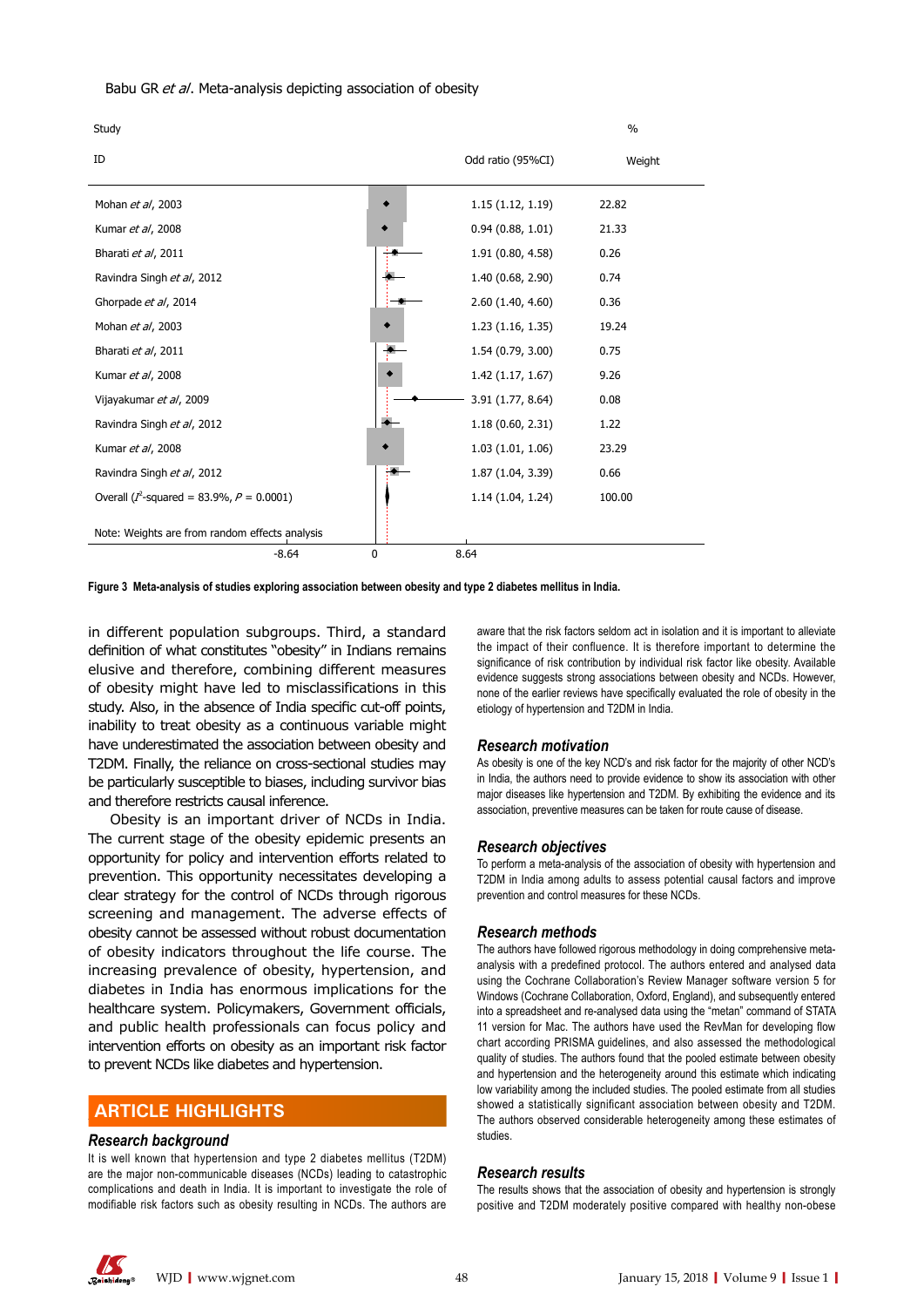adults in India. This study provides evidence regarding the putative role of obesity and its impact on NCDs. This also coincides with the observed trend of increasing prevalence of hypertension in India across different risk groups for obesity.

#### *Research conclusions*

The current stage of the obesity epidemic presents an opportunity for policy and intervention efforts related to prevention. This opportunity necessitates developing a clear strategy for the control of NCDs through rigorous program management at national and state levels. The increasing prevalence of obesity, hypertension, and diabetes in India has enormous implications for the healthcare system. Policy makers, government officials, and public health professionals can focus policy and intervention efforts on obesity as an important risk factor to prevent NCDs like diabetes and hypertension.

#### *Research perspectives*

Study provides with experience of route cause associated with major NCD's like hypertension and T2DM. As the evidence suggested obesity is associated with these NCD's, it is the time to think regarding preventive aspect of obesity to prevent future outcome. With limited earlier statistically proved evidence, the current meta-analysis the association of obesity with hypertension and T2DM in India proved the statistical significance association of obesity with major NCD's such as T2DM and hypertension with high degree of variability and substantial heterogeneity. Results provided the possible common risk factors for the NCD' s and made a way for the researchers to think of the research on interventional measures to prevent obesity in coming future. Research involving Randomized Controlled Trials nested within cohort for the prevention of obesity will provide affirmation of fruitful interventions which can be included in future evidence based policy formulation.

### **ACKNOWLEDGMENTS**

We thank Dr. Jotheeswaran A Thiyagarajan for his guidance in performing the statistical analysis..

### **REFERENCES**

- 1 **Bhardwaj S**, Misra A, Khurana L, Gulati S, Shah P, Vikram NK. Childhood obesity in Asian Indians: a burgeoning cause of insulin resistance, diabetes and sub-clinical inflammation. *Asia Pac J Clin Nutr* 2008; **17** Suppl 1: 172-175 [PMID: 18296330]
- 2 **Enas EA**, Mohan V, Deepa M, Farooq S, Pazhoor S, Chennikkara H. The metabolic syndrome and dyslipidemia among Asian Indians: a population with high rates of diabetes and premature coronary artery disease. *J Cardiometab Syndr* 2007; **2**: 267-275 [PMID: 18059210 DOI: 10.1111/j.1559-4564.2007.07392.x]
- Yajnik CS, Ganpule-Rao AV. The obesity-diabetes association: what is different in indians? *Int J Low Extrem Wounds* 2010; **9**: 113-115 [PMID: 20705620 DOI: 10.1177/1534734610380028]
- 4 **Gupta R**, Gupta VP, Bhagat N, Rastogi P, Sarna M, Prakash H, Deedwania PC. Obesity is major determinant of coronary risk factors in India: Jaipur Heart Watch studies. *Indian Heart J* 2008; **60**: 26-33 [PMID: 19212018]
- 5 **Murty S**. Multinational Corporations: One Dimension of Economic Reforms. In Singh BN, Shrivastava MP, Prasad N, editors. Economic Reforms in India, New Delhi: APH Publishing Corporation, 2003: 261-280
- 6 **Hu FB**. Globalization of diabetes: the role of diet, lifestyle, and genes. *Diabetes Care* 2011; **34**: 1249-1257 [PMID: 21617109 DOI: 10.2337/dc11-0442]
- 7 **GBD 2013 Risk Factors Collaborators**. Forouzanfar MH, Alexander L, Anderson HR, Bachman VF, Biryukov S, Brauer M, Burnett R, Casey D, Coates MM, Cohen A, Delwiche K, Estep K, Frostad JJ, Astha KC, Kyu HH, Moradi-Lakeh M, Ng M, Slepak EL, Thomas BA, Wagner J, Aasvang GM, Abbafati C, Abbasoglu Ozgoren A, Abd-Allah F, Abera SF, Aboyans V, Abraham B, Abraham JP, Abubakar I, Abu-Rmeileh NM, Aburto TC, Achoki T, Adelekan A, Adofo K, Adou AK, Adsuar JC, Afshin A, Agardh EE,

Al Khabouri MJ, Al Lami FH, Alam SS, Alasfoor D, Albittar MI, Alegretti MA, Aleman AV, Alemu ZA, Alfonso-Cristancho R, Alhabib S, Ali R, Ali MK, Alla F, Allebeck P, Allen PJ, Alsharif U, Alvarez E, Alvis-Guzman N, Amankwaa AA, Amare AT, Ameh EA, Ameli O, Amini H, Ammar W, Anderson BO, Antonio CA, Anwari P, Argeseanu Cunningham S, Arnlöv J, Arsenijevic VS, Artaman A, Asghar RJ, Assadi R, Atkins LS, Atkinson C, Avila MA, Awuah B, Badawi A, Bahit MC, Bakfalouni T, Balakrishnan K, Balalla S, Balu RK, Banerjee A, Barber RM, Barker-Collo SL, Barquera S, Barregard L, Barrero LH, Barrientos-Gutierrez T, Basto-Abreu AC, Basu A, Basu S, Basulaiman MO, Batis Ruvalcaba C, Beardsley J, Bedi N, Bekele T, Bell ML, Benjet C, Bennett DA, Benzian H, Bernabé E, Beyene TJ, Bhala N, Bhalla A, Bhutta ZA, Bikbov B, Bin Abdulhak AA, Blore JD, Blyth FM, Bohensky MA, Bora Başara B, Borges G, Bornstein NM, Bose D, Boufous S, Bourne RR, Brainin M, Brazinova A, Breitborde NJ, Brenner H, Briggs AD, Broday DM, Brooks PM, Bruce NG, Brugha TS, Brunekreef B, Buchbinder R, Bui LN, Bukhman G, Bulloch AG, Burch M, Burney PG, Campos-Nonato IR, Campuzano JC, Cantoral AJ, Caravanos J, Cárdenas R, Cardis E, Carpenter DO, Caso V, Castañeda-Orjuela CA, Castro RE, Catalá-López F, Cavalleri F, Çavlin A, Chadha VK, Chang JC, Charlson FJ, Chen H, Chen W, Chen Z, Chiang PP, Chimed-Ochir O, Chowdhury R, Christophi CA, Chuang TW, Chugh SS, Cirillo M, Claßen TK, Colistro V, Colomar M, Colquhoun SM, Contreras AG, Cooper C, Cooperrider K, Cooper LT, Coresh J, Courville KJ, Criqui MH, Cuevas-Nasu L, Damsere-Derry J, Danawi H, Dandona L, Dandona R, Dargan PI, Davis A, Davitoiu DV, Dayama A, de Castro EF, De la Cruz-Góngora V, De Leo D, de Lima G, Degenhardt L, del Pozo-Cruz B, Dellavalle RP, Deribe K, Derrett S, Des Jarlais DC, Dessalegn M, deVeber GA, Devries KM, Dharmaratne SD, Dherani MK, Dicker D, Ding EL, Dokova K, Dorsey ER, Driscoll TR, Duan L, Durrani AM, Ebel BE, Ellenbogen RG, Elshrek YM, Endres M, Ermakov SP, Erskine HE, Eshrati B, Esteghamati A, Fahimi S, Faraon EJ, Farzadfar F, Fay DF, Feigin VL, Feigl AB, Fereshtehnejad SM, Ferrari AJ, Ferri CP, Flaxman AD, Fleming TD, Foigt N, Foreman KJ, Paleo UF, Franklin RC, Gabbe B, Gaffikin L, Gakidou E, Gamkrelidze A, Gankpé FG, Gansevoort RT, García-Guerra FA, Gasana E, Geleijnse JM, Gessner BD, Gething P, Gibney KB, Gillum RF, Ginawi IA, Giroud M, Giussani G, Goenka S, Goginashvili K, Gomez Dantes H, Gona P, Gonzalez de Cosio T, González-Castell D, Gotay CC, Goto A, Gouda HN, Guerrant RL, Gugnani HC, Guillemin F, Gunnell D, Gupta R, Gupta R, Gutiérrez RA, Hafezi-Nejad N, Hagan H, Hagstromer M, Halasa YA, Hamadeh RR, Hammami M, Hankey GJ, Hao Y, Harb HL, Haregu TN, Haro JM, Havmoeller R, Hay SI, Hedayati MT, Heredia-Pi IB, Hernandez L, Heuton KR, Heydarpour P, Hijar M, Hoek HW, Hoffman HJ, Hornberger JC, Hosgood HD, Hoy DG, Hsairi M, Hu G, Hu H, Huang C, Huang JJ, Hubbell BJ, Huiart L, Husseini A, Iannarone ML, Iburg KM, Idrisov BT, Ikeda N, Innos K, Inoue M, Islami F, Ismayilova S, Jacobsen KH, Jansen HA, Jarvis DL, Jassal SK, Jauregui A, Jayaraman S, Jeemon P, Jensen PN, Jha V, Jiang F, Jiang G, Jiang Y, Jonas JB, Juel K, Kan H, Kany Roseline SS, Karam NE, Karch A, Karema CK, Karthikeyan G, Kaul A, Kawakami N, Kazi DS, Kemp AH, Kengne AP, Keren A, Khader YS, Khalifa SE, Khan EA, Khang YH, Khatibzadeh S, Khonelidze I, Kieling C, Kim D, Kim S, Kim Y, Kimokoti RW, Kinfu Y, Kinge JM, Kissela BM, Kivipelto M, Knibbs LD, Knudsen AK, Kokubo Y, Kose MR, Kosen S, Kraemer A, Kravchenko M, Krishnaswami S, Kromhout H, Ku T, Kuate Defo B, Kucuk Bicer B, Kuipers EJ, Kulkarni C, Kulkarni VS, Kumar GA, Kwan GF, Lai T, Lakshmana Balaji A, Lalloo R, Lallukka T, Lam H, Lan Q, Lansingh VC, Larson HJ, Larsson A, Laryea DO, Lavados PM, Lawrynowicz AE, Leasher JL, Lee JT, Leigh J, Leung R, Levi M, Li Y, Li Y, Liang J, Liang X, Lim SS, Lindsay MP, Lipshultz SE, Liu S, Liu Y, Lloyd BK, Logroscino G, London SJ, Lopez N, Lortet-Tieulent J, Lotufo PA, Lozano R, Lunevicius R, Ma J, Ma S, Machado VM, MacIntyre MF, Magis-Rodriguez C, Mahdi AA, Majdan M, Malekzadeh R, Mangalam S, Mapoma CC, Marape M, Marcenes W, Margolis DJ, Margono C, Marks GB, Martin RV, Marzan MB,

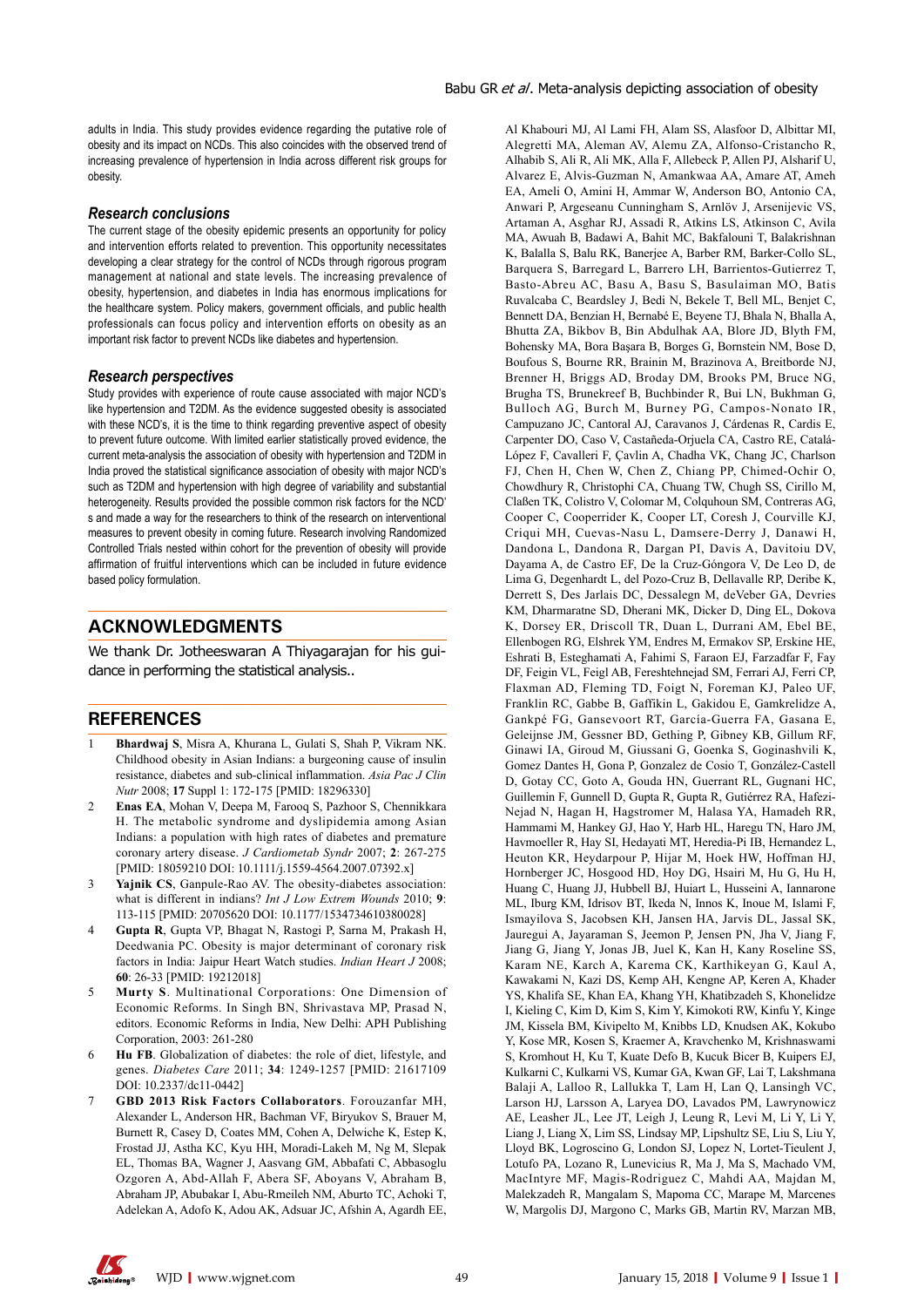Mashal MT, Masiye F, Mason-Jones AJ, Matsushita K, Matzopoulos R, Mayosi BM, Mazorodze TT, McKay AC, McKee M, McLain A, Meaney PA, Medina C, Mehndiratta MM, Mejia-Rodriguez F, Mekonnen W, Melaku YA, Meltzer M, Memish ZA, Mendoza W, Mensah GA, Meretoja A, Mhimbira FA, Micha R, Miller TR, Mills EJ, Misganaw A, Mishra S, Mohamed Ibrahim N, Mohammad KA, Mokdad AH, Mola GL, Monasta L, Montañez Hernandez JC, Montico M, Moore AR, Morawska L, Mori R, Moschandreas J, Moturi WN, Mozaffarian D, Mueller UO, Mukaigawara M, Mullany EC, Murthy KS, Naghavi M, Nahas Z, Naheed A, Naidoo KS, Naldi L, Nand D, Nangia V, Narayan KM, Nash D, Neal B, Nejjari C, Neupane SP, Newton CR, Ngalesoni FN, Ngirabega Jde D, Nguyen G, Nguyen NT, Nieuwenhuijsen MJ, Nisar MI, Nogueira JR, Nolla JM, Nolte S, Norheim OF, Norman RE, Norrving B, Nyakarahuka L, Oh IH, Ohkubo T, Olusanya BO, Omer SB, Opio JN, Orozco R, Pagcatipunan RS Jr, Pain AW, Pandian JD, Panelo CI, Papachristou C, Park EK, Parry CD, Paternina Caicedo AJ, Patten SB, Paul VK, Pavlin BI, Pearce N, Pedraza LS, Pedroza A, Pejin Stokic L, Pekericli A, Pereira DM, Perez-Padilla R, Perez-Ruiz F, Perico N, Perry SA, Pervaiz A, Pesudovs K, Peterson CB, Petzold M, Phillips MR, Phua HP, Plass D, Poenaru D, Polanczyk GV, Polinder S, Pond CD, Pope CA, Pope D, Popova S, Pourmalek F, Powles J, Prabhakaran D, Prasad NM, Qato DM, Quezada AD, Quistberg DA, Racapé L, Rafay A, Rahimi K, Rahimi-Movaghar V, Rahman SU, Raju M, Rakovac I, Rana SM, Rao M, Razavi H, Reddy KS, Refaat AH, Rehm J, Remuzzi G, Ribeiro AL, Riccio PM, Richardson L, Riederer A, Robinson M, Roca A, Rodriguez A, Rojas-Rueda D, Romieu I, Ronfani L, Room R, Roy N, Ruhago GM, Rushton L, Sabin N, Sacco RL, Saha S, Sahathevan R, Sahraian MA, Salomon JA, Salvo D, Sampson UK, Sanabria JR, Sanchez LM, Sánchez-Pimienta TG, Sanchez-Riera L, Sandar L, Santos IS, Sapkota A, Satpathy M, Saunders JE, Sawhney M, Saylan MI, Scarborough P, Schmidt JC, Schneider IJ, Schöttker B, Schwebel DC, Scott JG, Seedat S, Sepanlou SG, Serdar B, Servan-Mori EE, Shaddick G, Shahraz S, Levy TS, Shangguan S, She J, Sheikhbahaei S, Shibuya K, Shin HH, Shinohara Y, Shiri R, Shishani K, Shiue I, Sigfusdottir ID, Silberberg DH, Simard EP, Sindi S, Singh A, Singh GM, Singh JA, Skirbekk V, Sliwa K, Soljak M, Soneji S, Søreide K, Soshnikov S, Sposato LA, Sreeramareddy CT, Stapelberg NJ, Stathopoulou V, Steckling N, Stein DJ, Stein MB, Stephens N, Stöckl H, Straif K, Stroumpoulis K, Sturua L, Sunguya BF, Swaminathan S, Swaroop M, Sykes BL, Tabb KM, Takahashi K, Talongwa RT, Tandon N, Tanne D, Tanner M, Tavakkoli M, Te Ao BJ, Teixeira CM, Téllez Rojo MM, Terkawi AS, Texcalac-Sangrador JL, Thackway SV, Thomson B, Thorne-Lyman AL, Thrift AG, Thurston GD, Tillmann T, Tobollik M, Tonelli M, Topouzis F, Towbin JA, Toyoshima H, Traebert J, Tran BX, Trasande L, Trillini M, Trujillo U, Dimbuene ZT, Tsilimbaris M, Tuzcu EM, Uchendu US, Ukwaja KN, Uzun SB, van de Vijver S, Van Dingenen R, van Gool CH, van Os J, Varakin YY, Vasankari TJ, Vasconcelos AM, Vavilala MS, Veerman LJ, Velasquez-Melendez G, Venketasubramanian N, Vijayakumar L, Villalpando S, Violante FS, Vlassov VV, Vollset SE, Wagner GR, Waller SG, Wallin MT, Wan X, Wang H, Wang J, Wang L, Wang W, Wang Y, Warouw TS, Watts CH, Weichenthal S, Weiderpass E, Weintraub RG, Werdecker A, Wessells KR, Westerman R, Whiteford HA, Wilkinson JD, Williams HC, Williams TN, Woldeyohannes SM, Wolfe CD, Wong JQ, Woolf AD, Wright JL, Wurtz B, Xu G, Yan LL, Yang G, Yano Y, Ye P, Yenesew M, Yentür GK, Yip P, Yonemoto N, Yoon SJ, Younis MZ, Younoussi Z, Yu C, Zaki ME, Zhao Y, Zheng Y, Zhou M, Zhu J, Zhu S, Zou X, Zunt JR, Lopez AD, Vos T, Murray CJ. Global, regional, and national comparative risk assessment of 79 behavioural, environmental and occupational, and metabolic risks or clusters of risks in 188 countries, 1990-2013: a systematic analysis for the Global Burden of Disease Study 2013. *Lancet* 2015; **386**: 2287-2323 [PMID: 26364544 DOI: 10.1016/ S0140-6736(15)00128-2]

8 **Deurenberg P**, Yap M, van Staveren WA. Body mass index and percent body fat: a meta analysis among different ethnic groups. *Int* 

*J Obes Relat Metab Disord* 1998; **22**: 1164-1171 [PMID: 9877251 DOI: 10.1038/sj.ijo.0800741]

- 9 **de Onis M**, Blössner M, Borghi E. Global prevalence and trends of overweight and obesity among preschool children. *Am J Clin Nutr* 2010; **92**: 1257-1264 [PMID: 20861173 DOI: 10.3945/ ajcn.2010.29786]
- 10 **Zimmet P**. Globalization, coca-colonization and the chronic disease epidemic: can the Doomsday scenario be averted? *J Intern Med* 2000; **247**: 301-310 [PMID: 10762445 DOI: 10.1046/ j.1365-2796.2000.00625.x]
- Samanic C, Chow WH, Gridley G, Jarvholm B, Fraumeni JF Jr. Relation of body mass index to cancer risk in 362,552 Swedish men. *Cancer Causes Control* 2006; **17**: 901-909 [PMID: 16841257 DOI: 10.1007/s10552-006-0023-9]
- 12 **American Diabetes Association**. Diagnosis and classification of diabetes mellitus. *Diabetes Care* 2010; **33** Suppl 1: S62-S69 [PMID: 20042775 DOI: 10.2337/dc10-S062]
- 13 **Moher D**, Liberati A, Tetzlaff J, Altman DG; PRISMA Group. Preferred reporting items for systematic reviews and metaanalyses: the PRISMA statement. *Ann Intern Med* 2009; **151**: 264-269, W64 [PMID: 19622511 DOI: 10.7326/0003-4819-151-4- 200908180-00135]
- 14 **Reddy S,** Prabhu G. Prevalence and risk factors of hypertension in adults in an Urban Slum, Tirupati, AP. *IJCM* 2005; **30**: 84 [DOI: 10.4103/0970-0218.42855]
- Mandal PK, Roy AS, Chatterjee C, Mallik S, Manna N. Burden of hypertension and its risk factors in an urban community of India: are we aware and concerned? *SJPH* 2010; **5**: 130-135
- 16 **Bhadoria AS**, Kasar PK, Toppo NA, Bhadoria P, Pradhan S, Kabirpanthi V. Prevalence of hypertension and associated cardiovascular risk factors in Central India. *J Family Community Med* 2014; **21**: 29-38 [PMID: 24695988 DOI: 10.4103/2230-8229. 128775]
- 17 **Adhikari P**, Pemminati S, Pathak R, Kotian MS, Ullal S. Prevalence of Hypertension in Boloor Diabetes Study (BDS-II) and its Risk Factors. *J Clin Diagn Res* 2015; **9**: IC01-IC04 [PMID: 26674015 DOI: 10.7860/JCDR/2015/16509.6781]
- 18 **Dowse GK**, Zimmet PZ, Gareeboo H, George K, Alberti MM, Tuomilehto J, Finch CF, Chitson P, Tulsidas H. Abdominal obesity and physical inactivity as risk factors for NIDDM and impaired glucose tolerance in Indian, Creole, and Chinese Mauritians. *Diabetes Care* 1991; **14**: 271-282 [PMID: 2060430 DOI: 10.2337/ diacare.14.4.271]
- 19 **Mohan V**, Shanthirani CS, Deepa R. Glucose intolerance (diabetes and IGT) in a selected South Indian population with special reference to family history, obesity and lifestyle factors--the Chennai Urban Population Study (CUPS 14). *J Assoc Physicians India* 2003; **51**: 771-777 [PMID: 14651136]
- 20 **Kumar S**, Mukherjee S, Mukhopadhyay P, Pandit K, Raychaudhuri M, Sengupta N, Ghosh S, Sarkar S, Mukherjee S, Chowdhury S. Prevalence of diabetes and impaired fasting glucose in a selected population with special reference to influence of family history and anthropometric measurements--the Kolkata policeman study. *J Assoc Physicians India* 2008; **56**: 841-844 [PMID: 19263680]
- 21 **Bharati DR**, Pal R, Kar S, Rekha R, Yamuna TV, Basu M. Prevalence and determinants of diabetes mellitus in Puducherry, South India. *J Pharm Bioallied Sci* 2011; **3**: 513-518 [PMID: 22219584 DOI: 10.4103/0975-7406.90104]
- 22 **Ghorpade AG**, Majgi SM, Sarkar S, Kar SS, Roy G, Ananthanarayanan PH, Das AK. Diabetes in rural Pondicherry, India: a population-based studyof the incidence and risk factors. *WHO South East Asia J Public Health* 2013; **2**: 149-155 [PMID: 28615590 DOI: 10.4103/2224-3151.206761]
- 23 **Vijayakumar G**, Arun R, Kutty VR. High prevalence of type 2 diabetes mellitus and other metabolic disorders in rural Central Kerala. *J Assoc Physicians India* 2009; **57**: 563-567 [PMID: 20209716]
- 24 **Singh R**, Kaushal M, Agarwal V. Prevalence of Diabetes Mellitus and its Risk Factors in Urban Population of Agra District: A Community Based Study. *Medical Science* 2015; **5**: 439-439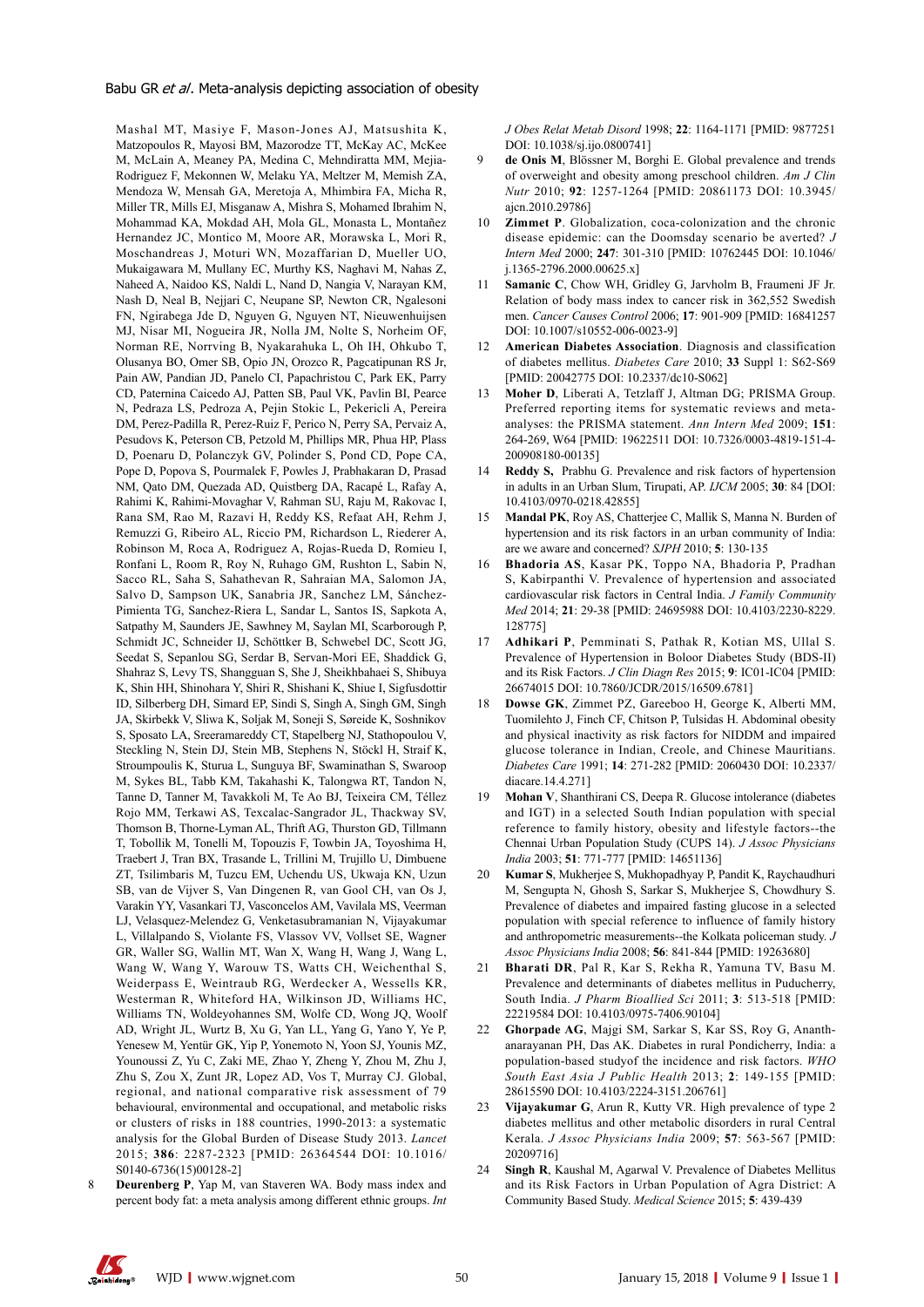- 25 **Stata S**. Stata Statistical Software: Release 11.2009. Available from: URL: https://www.researchgate.net/publication/256294412\_ Stata\_Statistical\_Software\_Release\_MP\_101
- 26 **Greenland S**. Quantitative methods in the review of epidemiologic literature. *Epidemiol Rev* 1987; **9**: 1-30 [PMID: 3678409 DOI: 10.1093/oxfordjournals.epirev.a036298]
- 27 **Clarke M**, Oxman AD. Review Manager (RevMan) Version 5.0. Copenhagen: The Nordic Cochrane Centre, The Cochrane Collaboration [Computer programme] 2008. Available from: URL: http://xueshu.baidu.com/s?wd=paperuri%3A%286c1387eadc27 81b4d929be1db00d0638%29filter=sc\_long\_signtn=SE\_xueshu source\_2kduw22vsc\_vurl=http%3A%2F%2Fwww.scienceopen. com%2Fdocument%3Fvid%3Da73ee5f0-8d2f-4bea-9e24 d1e8cd7cfef8ie=utf-8sc\_us=1249986841050500996
- 28 **Higgins JP**, Thompson SG. Quantifying heterogeneity in a metaanalysis. *Stat Med* 2002; **21**: 1539-1558 [PMID: 12111919 DOI: 10.1002/sim.1186]
- 29 **Harris R**, Bradburn M, Deeks J, Sterne JAC. metan: fixedand random-effects meta-analysis. *Stata J* 2008; **8**: 3-28 [DOI: 10.1201/9781420064759.ch1]
- 30 **Higgins JP**, Thompson SG, Deeks JJ, Altman DG. Measuring inconsistency in meta-analyses. *BMJ* 2003; **327**: 557-560 [PMID: 12958120 DOI: 10.1136/bmj.327.7414.557]
- 31 **Kannel WB**. Risk stratification in hypertension: new insights from the Framingham Study. *Am J Hypertens* 2000; **13**: 3S-10S [PMID: 10678282 DOI: 10.1016/S0895-7061(99)00252-6]
- 32 **Manicardi V**, Camellini L, Bellodi G, Coscelli C, Ferrannini E. Evidence for an association of high blood pressure and hyperinsulinemia in obese man. *J Clin Endocrinol Metab* 1986; **62**: 1302-1304 [PMID: 3517032 DOI: 10.1210/jcem-62-6-1302]
- 33 **Stevens VJ**, Corrigan SA, Obarzanek E, Bernauer E, Cook NR, Hebert P, Mattfeldt-Beman M, Oberman A, Sugars C, Dalcin AT. Weight loss intervention in phase 1 of the Trials of Hypertension Prevention. The TOHP Collaborative Research Group. *Arch Intern Med* 1993; **153**: 849-858 [PMID: 8466377 DOI: 10.1001/archinte. 1993.00410070039006]
- 34 **Basu S**, Millett C. Social epidemiology of hypertension in middleincome countries: determinants of prevalence, diagnosis, treatment, and control in the WHO SAGE study. *Hypertension* 2013; **62**: 18-26 [PMID: 23670299 DOI: 10.1161/HYPERTENSIONAHA.113.01374]
- 35 **James WP**. The epidemiology of obesity: the size of the problem. *J Intern Med* 2008; **263**: 336-352 [PMID: 18312311 DOI: 10.1111/ j.1365-2796.2008.01922.x]
- 36 **Ghosh JR**, Bandyopadhyay AR. Comparative evaluation of obesity measures: relationship with blood pressures and hypertension. *Singapore Med J* 2007; **48**: 232-235 [PMID: 17342293]
- 37 **Gupta R**, Gupta V. Hypertension epidemiology in India: lessons from Jaipur heart watch. *Curr Sci* 2009; **97**: 349-355
- 38 **Díaz ME**. Hypertension and obesity. *J Hum Hypertens* 2002; **16**  Suppl 1: S18-S22 [PMID: 11986887 DOI: 10.1038/sj.jhh.1001335]
- 39 **Kotsis V**, Nilsson P, Grassi G, Mancia G, Redon J, Luft F, Schmieder R, Engeli S, Stabouli S, Antza C, Pall D, Schlaich M, Jordan J; WG on Obesity, Diabetes, the High Risk Patient, European Society of Hypertension. New developments in the pathogenesis of obesity-induced hypertension. *J Hypertens* 2015; **33**: 1499-1508 [PMID: 26103132 DOI: 10.1097/HJH.0000 000000000645]
- 40 **Mohan V**, Deepa R. Obesity and abdominal obesity in Asian Indians. *Indian J Med Res* 2006; **123**: 593-596 [PMID: 16873902]
- 41 **Gilbert CE**, Babu RG, Gudlavalleti AS, Anchala R, Shukla R, Ballabh PH, Vashist P, Ramachandra SS, Allagh K, Sagar J, Bandyopadhyay S, Murthy GV. Eye care infrastructure and human resources for managing diabetic retinopathy in India: The India 11-city 9-state study. *Indian J Endocrinol Metab* 2016; **20**: S3-S10 [PMID: 27144134 DOI: 10.4103/2230-8210.179768]
- 42 **Maisey A**. A Practical Approach to Gastrointestinal Complications of Diabetes. *Diabetes Ther* 2016; **7**: 379-386 [PMID: 27431262 DOI: 10.1007/s13300-016-0182-y]
- 43 **Bodicoat DH**, Gray LJ, Henson J, Webb D, Guru A, Misra A, Gupta R, Vikram N, Sattar N, Davies MJ, Khunti K. Body

mass index and waist circumference cut-points in multi-ethnic populations from the UK and India: the ADDITION-Leicester, Jaipur heart watch and New Delhi cross-sectional studies. *PLoS One* 2014; **9**: e90813 [PMID: 24599391 DOI: 10.1371/journal. pone.0090813]

- 44 **Tobias DK**, Pan A, Jackson CL, O'Reilly EJ, Ding EL, Willett WC, Manson JE, Hu FB. Body-mass index and mortality among adults with incident type 2 diabetes. *N Engl J Med* 2014; **370**: 233-244 [PMID: 24428469 DOI: 10.1056/NEJMoa1304501]
- 45 **Das S**. Nutritional status and profile of NIDDM of recent onset. *J Diab Assoc India* 1998; **28**: 99-101
- 46 **Prabhu M**, Sudha V, Shashikiran U. Clinical Profile of Type 2 Diabetes Mellitus And Body Mass Index-Is There Any Correlation? *Calicut Medical Journal* 2004; **2**: 4
- 47 **Barma PD**, Ranabir S, Prasad L, Singh TP. Clinical and biochemical profile of lean type 2 diabetes mellitus. *Indian J Endocrinol Metab* 2011; **15**: S40-S43 [PMID: 21847453 DOI: 10.4103/2230-8210.83061]
- 48 **Sinharoy K**, Mandal L, Chakrabarti S, Paul UK, Bandyopadhyay R, Basu AK. A study on clinical and biochemical profile of low body weight type 2 diabetes mellitus. *J Indian Med Assoc* 2008; **106**: 747-750 [PMID: 19368101]
- 49 **Unnikrishnan AG**, Singh SK, Sanjeevi CB. Prevalence of GAD65 antibodies in lean subjects with type 2 diabetes. *Ann N Y Acad Sci* 2004; **1037**: 118-121 [PMID: 15699503 DOI: 10.1196/ annals.1337.018]
- 50 **Barr EL**, Zimmet PZ, Welborn TA, Jolley D, Magliano DJ, Dunstan DW, Cameron AJ, Dwyer T, Taylor HR, Tonkin AM, Wong TY, McNeil J, Shaw JE. Risk of cardiovascular and all-cause mortality in individuals with diabetes mellitus, impaired fasting glucose, and impaired glucose tolerance: the Australian Diabetes, Obesity, and Lifestyle Study (AusDiab). *Circulation* 2007; **116**: 151-157 [PMID: 17576864 DOI: 10.1161/ CIRCULATIONAHA.106.685628]
- 51 **Doehner W**, Erdmann E, Cairns R, Clark AL, Dormandy JA, Ferrannini E, Anker SD. Inverse relation of body weight and weight change with mortality and morbidity in patients with type 2 diabetes and cardiovascular co-morbidity: an analysis of the PROactive study population. *Int J Cardiol* 2012; **162**: 20-26 [PMID: 22037349 DOI: 10.1016/j.ijcard.2011.09.039]
- 52 **Deepa M**, Farooq S, Deepa R, Manjula D, Mohan V. Prevalence and significance of generalized and central body obesity in an urban Asian Indian population in Chennai, India (CURES: 47). *Eur J Clin Nutr* 2009; **63**: 259-267 [PMID: 17928807 DOI: 10.1038/ sj.ejcn.1602920]
- 53 **Bhardwaj S**, Misra A, Misra R, Goel K, Bhatt SP, Rastogi K, Vikram NK, Gulati S. High prevalence of abdominal, intraabdominal and subcutaneous adiposity and clustering of risk factors among urban Asian Indians in North India. *PLoS One* 2011; **6**: e24362 [PMID: 21949711 DOI: 10.1371/journal.pone.0024362]
- 54 **Pradeepa R**, Anjana RM, Joshi SR, Bhansali A, Deepa M, Joshi PP, Dhandania VK, Madhu SV, Rao PV, Geetha L, Subashini R, Unnikrishnan R, Shukla DK, Kaur T, Mohan V, Das AK; ICMR-INDIAB Collaborative Study Group. Prevalence of generalized & amp; abdominal obesity in urban & amp; rural India--the ICMR-INDIAB Study (Phase-I) [ICMR- NDIAB-3]. *Indian J Med Res* 2015; **142**: 139-150 [PMID: 26354211 DOI: 10.4103/0971-5916.1 64234]
- 55 **Misra A**, Vikram NK, Arya S, Pandey RM, Dhingra V, Chatterjee A, Dwivedi M, Sharma R, Luthra K, Guleria R, Talwar KK. High prevalence of insulin resistance in postpubertal Asian Indian children is associated with adverse truncal body fat patterning, abdominal adiposity and excess body fat. *Int J Obes Relat Metab Disord* 2004; **28**: 1217-1226 [PMID: 15314636 DOI: 10.1038/ sj.ijo.0802704]
- 56 **Kelly T**, Yang W, Chen CS, Reynolds K, He J. Global burden of obesity in 2005 and projections to 2030. *Int J Obes* (Lond) 2008; **32**: 1431-1437 [PMID: 18607383 DOI: 10.1038/ijo.2008.102]
- 57 **Popkin BM**, Kim S, Rusev ER, Du S, Zizza C. Measuring the full economic costs of diet, physical activity and obesity-related